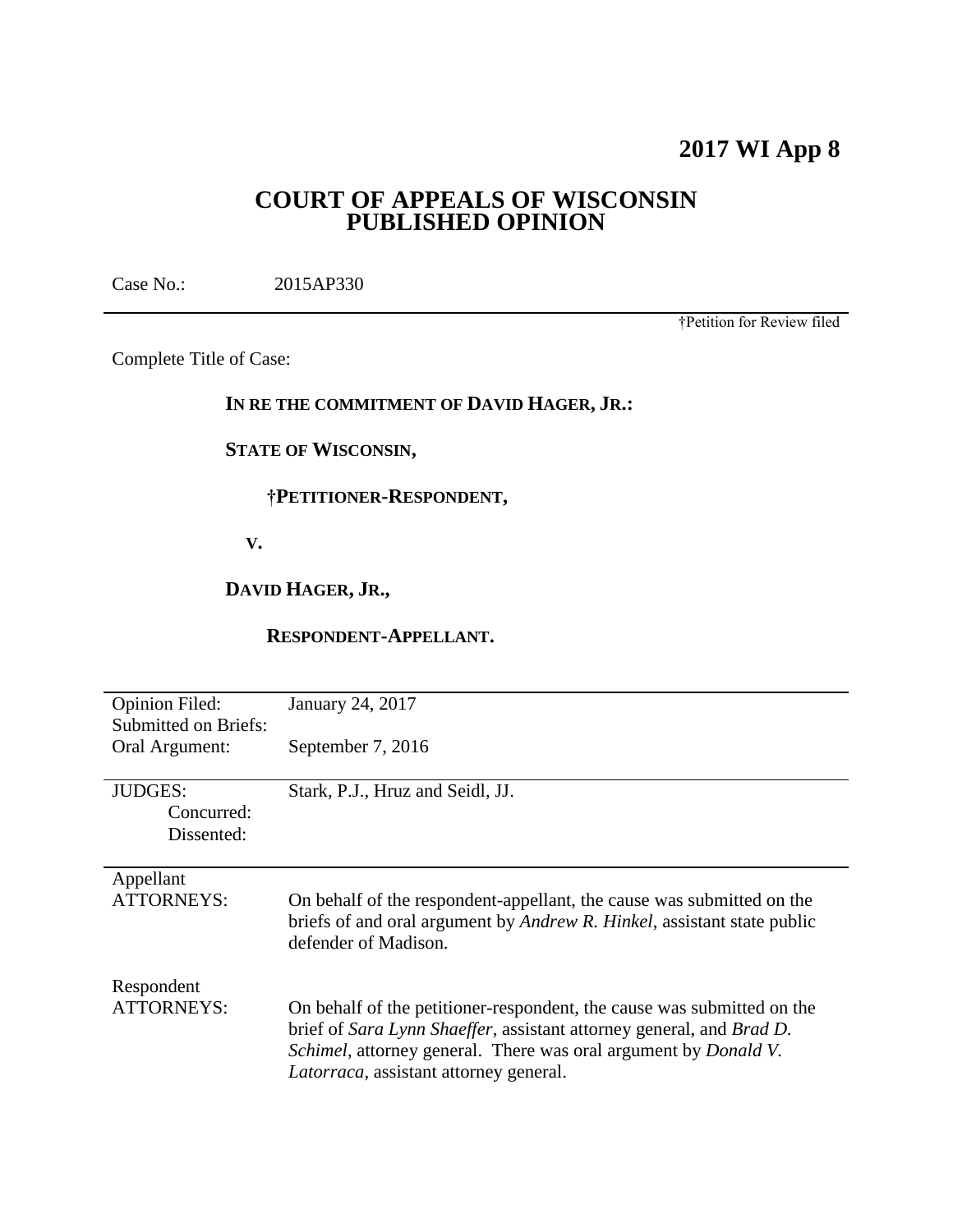## **2017 WI App 8**

### **COURT OF APPEALS DECISION DATED AND FILED**

#### **January 24, 2017**

**Diane M. Fremgen Clerk of Court of Appeals**

#### **NOTICE**

**This opinion is subject to further editing. If published, the official version will appear in the bound volume of the Official Reports.** 

**A party may file with the Supreme Court a petition to review an adverse decision by the Court of Appeals.** *See* **WIS. STAT. § 808.10 and RULE 809.62.** 

# **Appeal No. 2015AP330 Cir. Ct. No. 2007CI1**

#### **STATE OF WISCONSIN IN COURT OF APPEALS**

**IN RE THE COMMITMENT OF DAVID HAGER, JR.:**

**STATE OF WISCONSIN,**

 **PETITIONER-RESPONDENT,**

 **V.**

**DAVID HAGER, JR.,**

 **RESPONDENT-APPELLANT.**

APPEAL from orders of the circuit court for Chippewa County: JAMES M. ISAACSON, Judge. *Reversed and cause remanded for further proceedings*.

Before Stark, P.J., Hruz and Seidl, JJ.

¶1 HRUZ, J. David Hager, Jr., appeals an order denying without a trial his 2014 petition seeking discharge from his WIS. STAT. ch. 980 commitment as a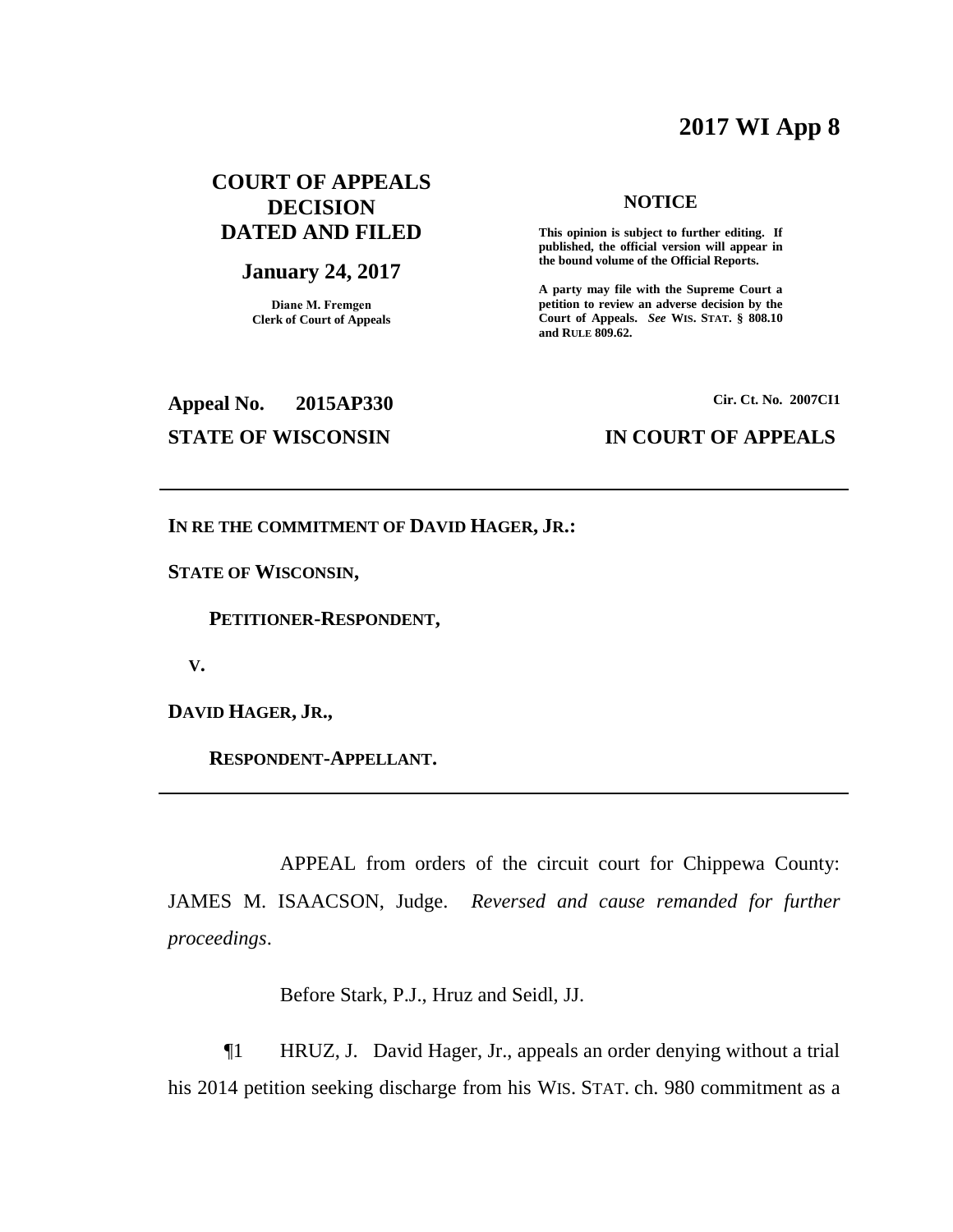"sexually violent person."<sup>1</sup> Hager also appeals the order denying his motion for reconsideration.

¶2 Hager and the State dispute the effects of certain amendments to the discharge statute, WIS. STAT. § 980.09, enacted as part of a legislative overhaul of ch. 980 in 2013. *See generally* 2013 Wis. Act 84 (hereinafter, "Act 84"). Act 84 changed the standards under both § 980.09(1) and (2) for the circuit court's determination of whether a petitioner will receive a discharge trial. Those subsections now require the court to determine whether, at an ensuing discharge trial, a factfinder "would likely conclude" the petitioner no longer meets the criteria for commitment as a sexually violent person. The previous "may conclude" standard required the court to determine whether it was merely possible for the factfinder to conclude as such.

¶3 At oral argument in this case, the parties generally agreed the legislature's substitution of a "would likely conclude" standard for the former "may conclude" standard accomplished a material increase in the burden of production necessary to obtain a discharge trial under both levels of review in WIS. STAT. § 980.09(1) and (2). However, the State also argues the amendments to § 980.09(2) now require the circuit court to weigh the facts in support of the petition against facts unfavorable to the petition in ascertaining whether a factfinder would likely conclude discharge is required. The State argues the amendments to § 980.09(2) effectively abrogated *State v. Arends*, 2010 WI 46, 325 Wis. 2d 1, 784 N.W.2d 513.

 $\overline{a}$ 

<sup>&</sup>lt;sup>1</sup> All references to the Wisconsin Statutes are to the 2015-16 version unless otherwise noted.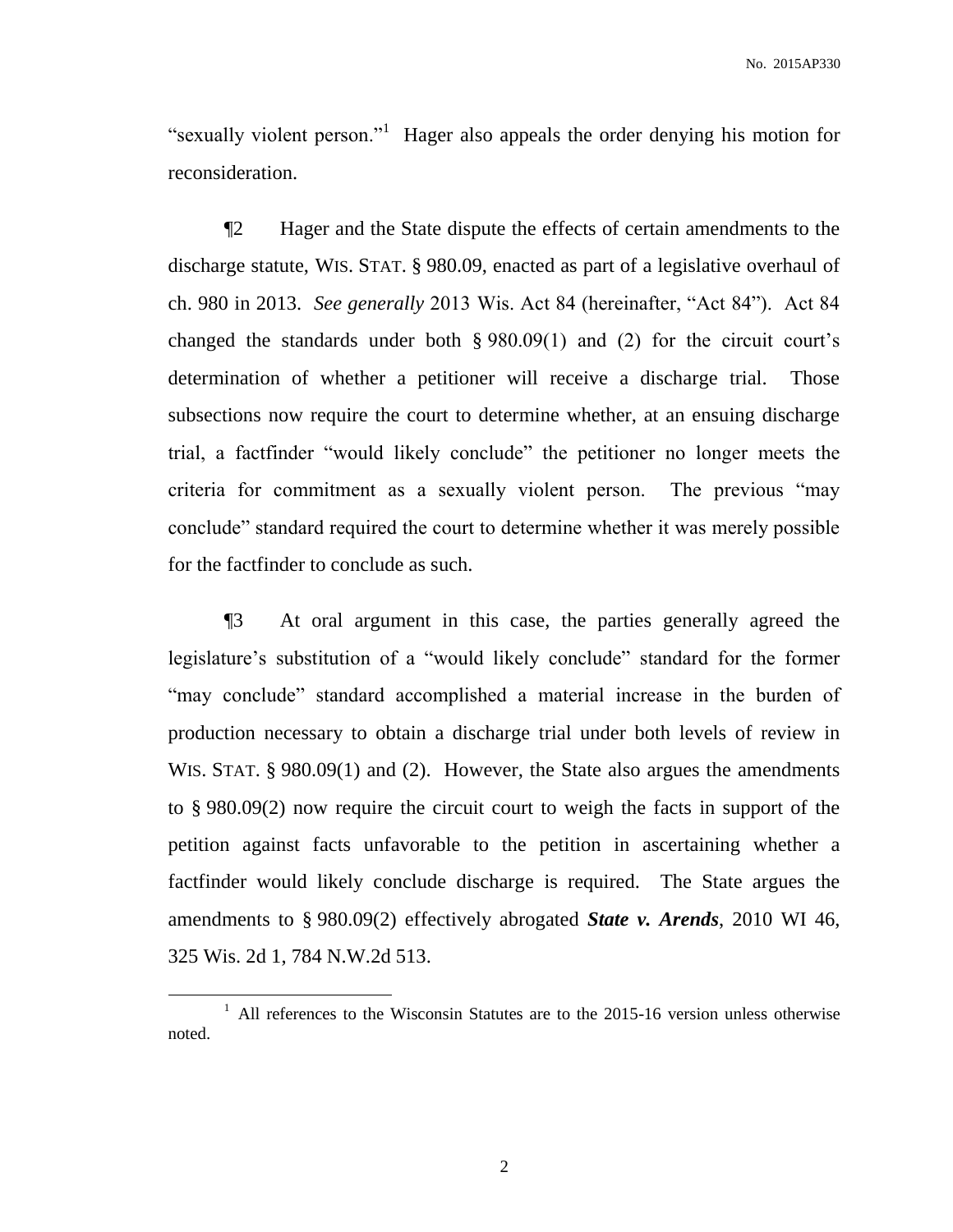¶4 We disagree and conclude the process set forth in *Arends* largely remains good law. The changes to WIS. STAT. § 980.09(2) as a whole do not permit circuit courts to "weigh" the evidence favorable to the petition against the evidence unfavorable to it. Rather, the amendments clarify the statute so as to reflect judicial interpretations of the statutory language since the last major revisions in 2006. At the same time, the amendments undisputedly increase the petitioner's burden of production to convince a circuit court that all evidence within the record favorable to the petitioner, including those facts submitted with the petition, establishes a reasonable likelihood of success at a discharge trial.

¶5 Applying this interpretation of WIS. STAT. § 980.09(2) to Hager's petition and the facts of record, we conclude the circuit court erred as a matter of law in failing to set the matter of Hager's discharge for trial. The petition was supported by an expert report applying two actuarial risk instruments that were not available at the time of Hager's initial commitment trial. This new research, combined with changes the expert observed in Hager following his commitment, led this expert to conclude that Hager's lifetime risk of committing another sexually violent offense fell below the requisite fifty percent threshold. This evidence, considered in light of the facts of record, was evidence from which a factfinder "would likely conclude" Hager no longer qualified as a "sexually violent person" under WIS. STAT. ch. 980. We therefore remand for the circuit court to hold a discharge trial in accordance with § 980.09(3) through (5), at which a jury will determine whether Hager no longer meets the criteria to be civilly committed under WIS. STAT. ch. 980.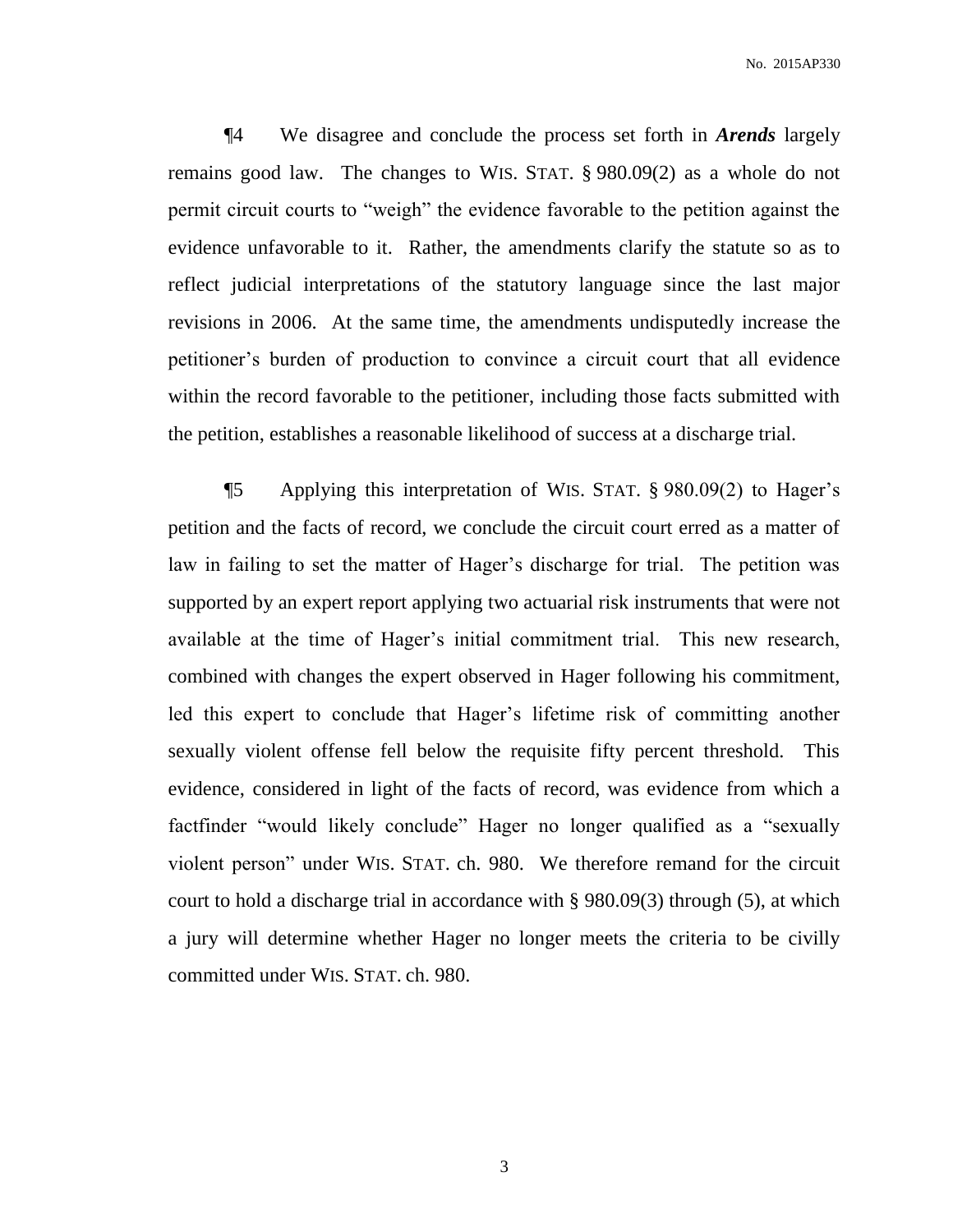#### **BACKGROUND**

¶6 Hager was convicted in 1995 of three counts of incest with a child. He was civilly committed as a sexually violent person on September 17, 2008, following a jury trial. At the commitment trial, Dr. Christopher Tyre testified as the State's expert psychologist, while Dr. Robert Barahal testified on Hager's behalf.

¶7 Doctor Tyre evaluated Hager in 2004 and 2007. He diagnosed Hager with paraphilia, not otherwise specified, and a personality disorder, not otherwise specified, the latter with antisocial and borderline features.<sup>2</sup> Tyre concluded these disorders predisposed Hager to commit acts of sexual violence. Tyre also concluded Hager was more likely than not to commit a future act of sexual violence. Tyre based this opinion in part on Hager's performance on three actuarial risk instruments, the RRASOR, the Static-99, and the MnSOST-R. Hager's scores on these instruments equated to a "high risk or medium high risk" when compared to their respective offender samples.

¶8 Doctor Barahal diagnosed Hager with pedophilia, which predisposed Hager to commit sexually violent acts, and also substance abuse and a learning disability. Like Tyre, Barahal evaluated Hager's reoffense risk using the

<sup>&</sup>lt;sup>2</sup> Tyre testified paraphilia is a condition of "sexual interest outside what we consider normal" that features a long-term "pattern of intense, recurrent sexual fantasies, sexual urges or behaviors, that involves either non-human objects, harm or humiliation to oneself or one's partner, or children or other non-consenting persons." Tyre stated Hager's personality disorder had antisocial features given his history of aggression and general disregard for rules, with borderline features because of Hager's unstable self-image and history of self-harming behavior. Tyre explained the phrase "not otherwise specified" is used when the essential features of a disorder are present but "you can't specify further within that diagnostic category" or there are a "mixed pattern of features within that diagnostic category."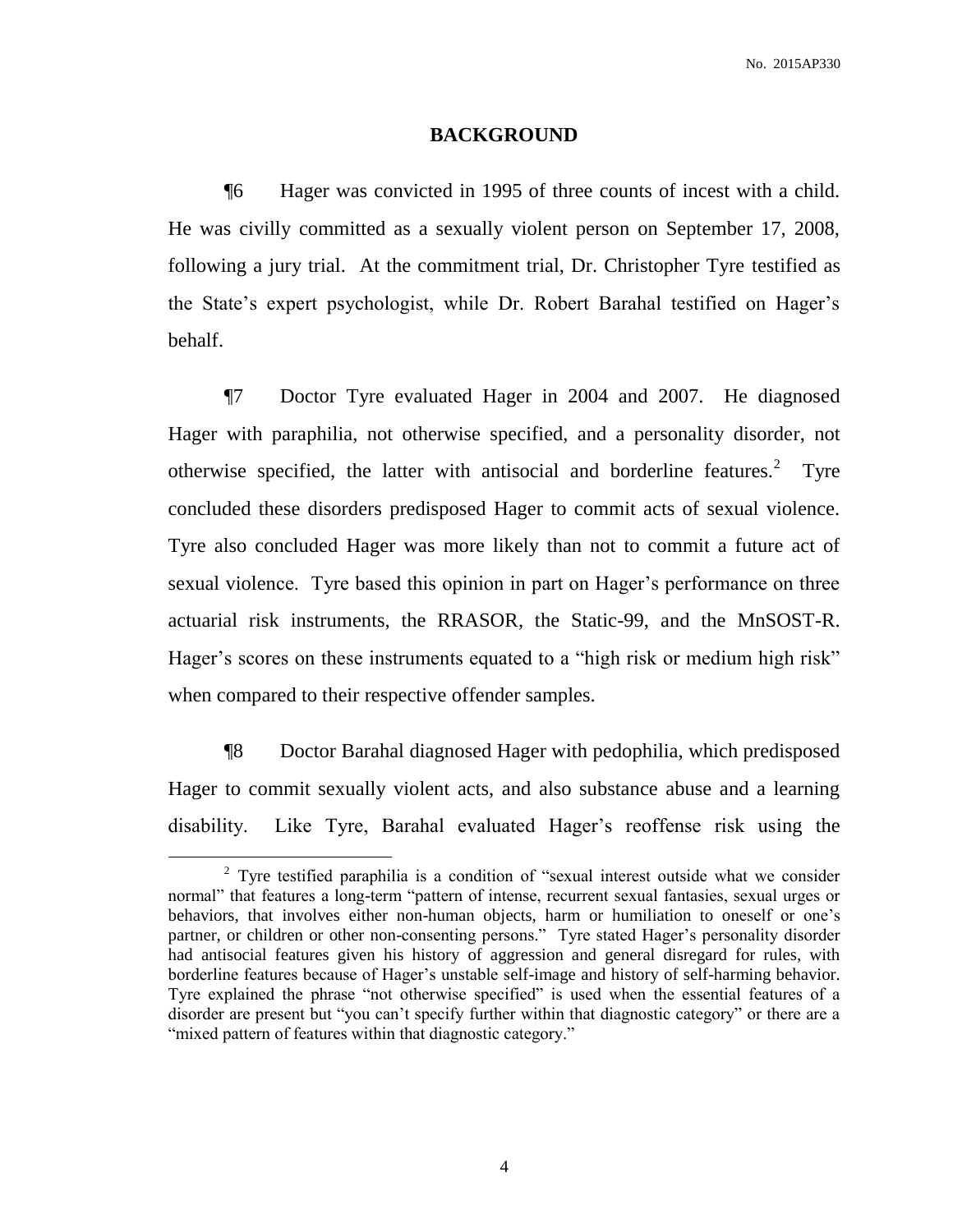RRASOR and Static-99 actuarial instruments. Barahal agreed that these instruments placed Hager in a high to medium-high risk category. However, Barahal did not believe there was sufficient evidence "to conclude either way" whether Hager's reoffense risk exceeded fifty percent.

¶9 Hager filed a petition for discharge each year from 2009 to 2011, each time voluntarily withdrawing the petition prior to receiving a discharge trial. Hager voluntarily withdrew his 2011 petition prior to a discharge trial despite the State's concession that his petition, together with the accompanying reexamination report by licensed psychologist Hollida Wakefield, was legally sufficient to warrant such a trial.<sup>3</sup> In 2012, Hager filed a pro se discharge petition, which the State opposed and which the circuit court denied as supported only by Hager's own self-evaluation.

¶10 Although he was represented by counsel at the time, Hager filed another pro se discharge petition on October 18, 2013. At Hager's attorney's request, the circuit court appointed Wakefield to conduct a psychological examination on Hager's behalf. Hager's counsel filed an amended discharge petition on February 27, 2014, which was supported by Wakefield's report.

¶11 In Wakefield's 2014 report, she concluded Hager's "risk for reoffending is below the level of risk required for commitment under Chapter 980." Wakefield diagnosed Hager with a pedophilic disorder that predisposed him

<sup>&</sup>lt;sup>3</sup> Wakefield opined in 2011, just as she did in 2014, that changes in the Static-99 risk tables indicated Hager was no longer more likely than not to commit a future sexually violent offense.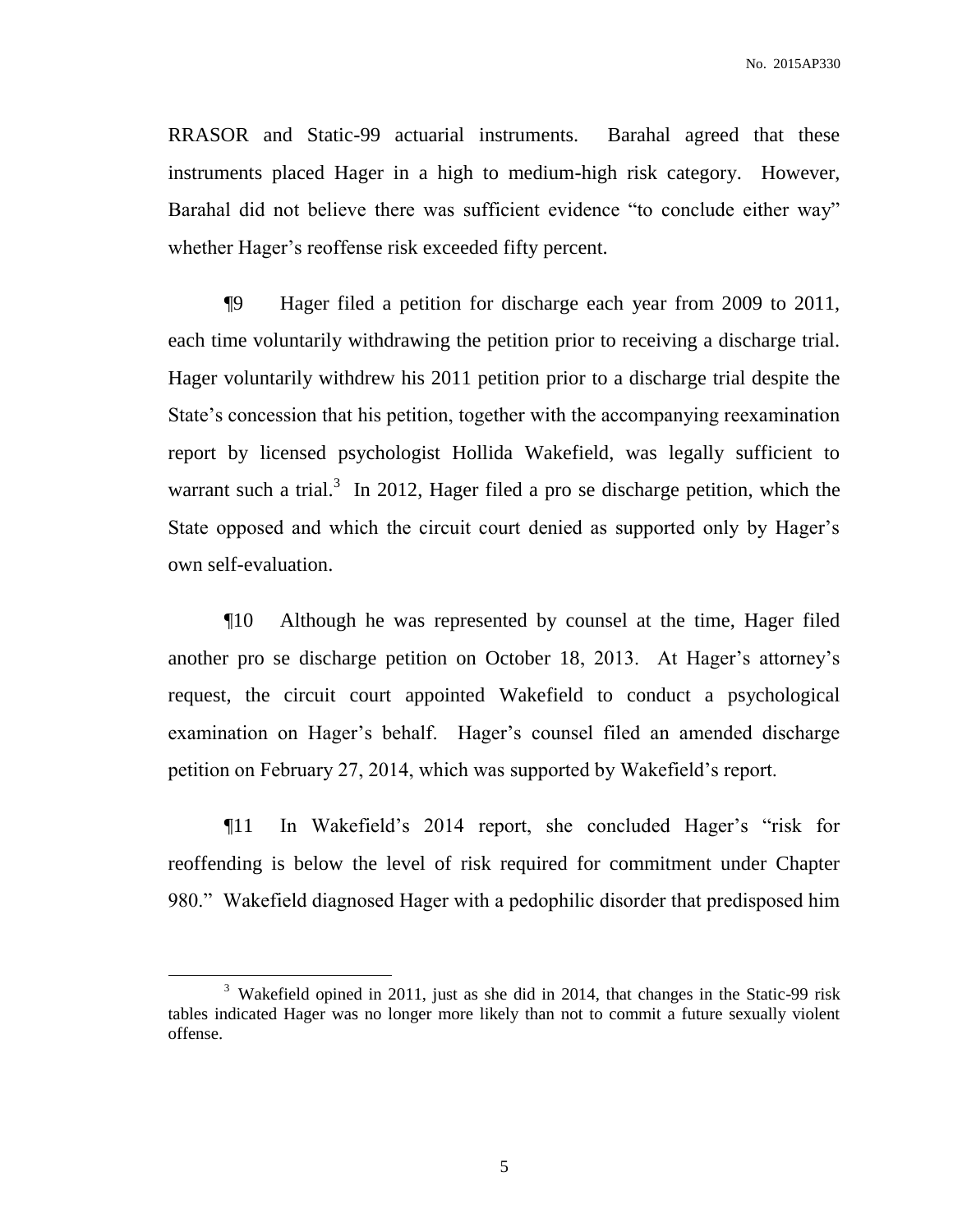to commit sexually violent offenses, but she opined that the disorder had "decreased" in the past several years.

¶12 Although Wakefield agreed actuarial risk assessments are more accurate than clinical judgment, she noted their limitations. For example, Wakefield noted the instruments do not permit a numerical calculation of a given individual's level of risk, but rather they inform only what risk group the person belongs to and the recidivism rate of that group. The actuarial instruments measure only static factors, such as criminal offense history, but an individual's dynamic factors may increase or decrease the probabilities associated with the group data.

¶13 Wakefield assessed Hager's reoffense risk using two actuarial instruments that the experts at his initial commitment trial had not used, the Static-99R and the MATS-1. According to Wakefield's report, the Static-99 underwent scoring revisions in 2009, with the resulting instrument being called the Static-99R. Wakefield reported the original Static-99 overestimated recidivism, and new risk tables were presented in the fall of 2008. Based on research published after the Static-99R was released, Wakefield criticized the Static-99R authors' recommendation that the scores of all offenders referred for commitment be evaluated against a "high risk/needs" subgroup. Wakefield, comparing Hager to the "routine" or "aggregate" group of sex offenders, noted that approximately fifteen to thirty percent of sex offenders with a score similar to Hager's sexually recidivated.

¶14 According to Wakefield, the MATS-1 was first published in December 2010. The MATS-1 instrument uses the offender's Static-99R score with the age item removed, and then uses actual recidivism data from a group of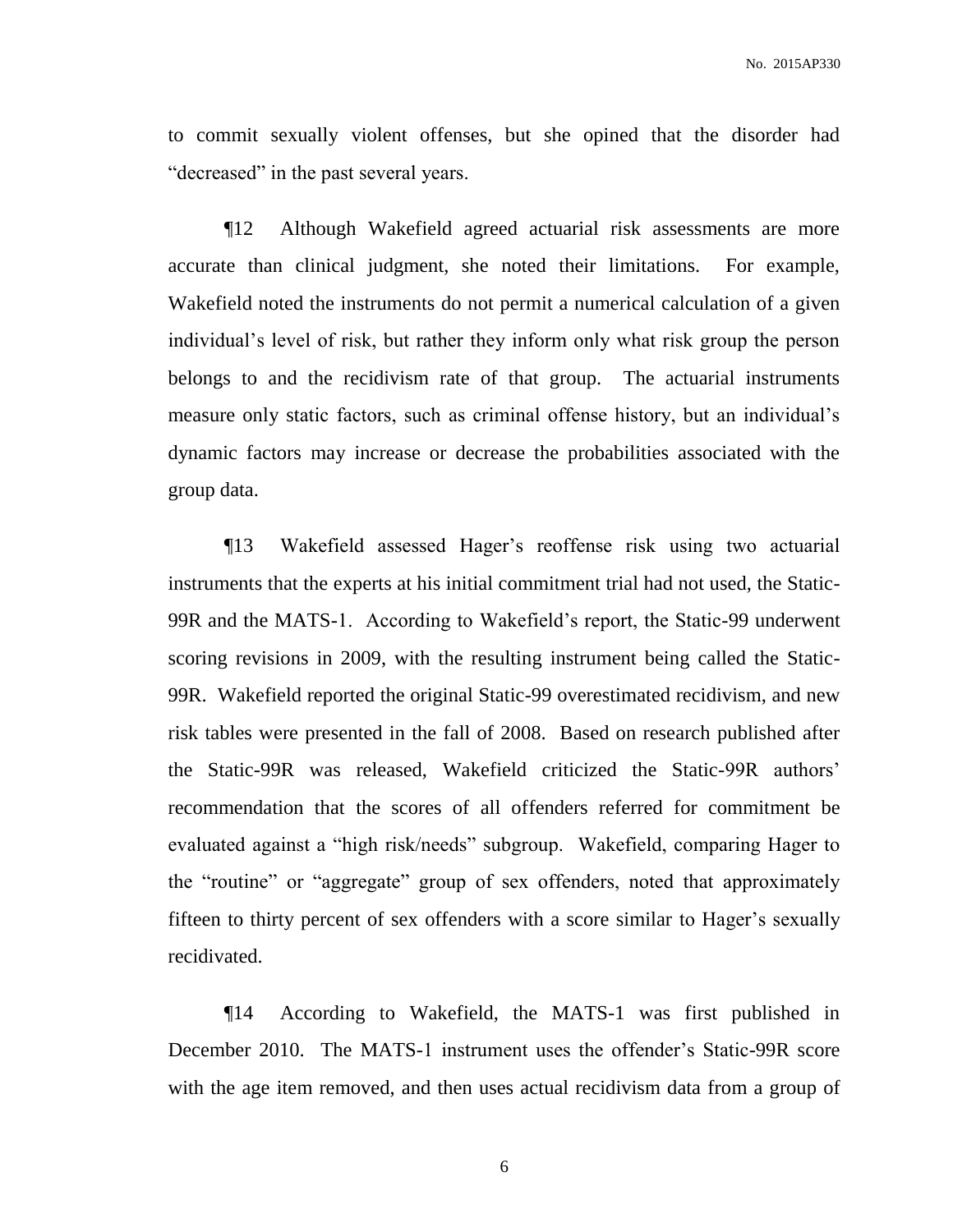over 9000 sex offenders to arrive at—in the MATS-1 authors' opinion—a better actuarial estimate of risk by accounting for the effect of age generally on recidivism. Wakefield reported that Hager is in the second age category (ages 40- 49.9), and "his risk level on the MATS-1 is 25.5% (with a 95% confidence interval of 19% to 34%). This is similar to the 15% to 30% on the Static-99R."

¶15 In addition to changes in the actuarial instruments, Wakefield opined that certain dynamic factors further reduced Hager's reoffense risk since his initial commitment. Although pedophilic disorder tends to be chronic, Wakefield reported that deviant fantasies and behavior generally decrease with age and that Hager's current sexual fantasies are of age-appropriate women, with Hager passing a polygraph test on this issue. Hager was also able to fully suppress his responses to younger children, as measured by a penile plethysmograph. He also repudiated his past distorted attitudes about sexual entitlement and his belief that children enjoy sex with adults.

¶16 The State filed a response urging the circuit court to deny Hager's petition without holding a discharge trial. The State argued Act 84 had "fundamentally changed the standard for assessing a discharge petition's sufficiency." Whereas the previous standard required the circuit court to hold a discharge trial if there were facts from which the factfinder "may conclude" the person's condition had changed since his or her initial commitment, the State pointed out that the new standard required facts from which the factfinder "would likely conclude" the person's condition had changed. *Compare* WIS. STAT. § 980.09(1) and (2) (2005-06) *with* WIS. STAT. § 980.09(1) and (2). This change, the State argued, "invariably" required the circuit court to "weigh the evidence in support and in opposition to the petition," thereby abrogating *Arends*' holding that no such weighing is to occur. *See Arends*, 325 Wis. 2d 1, ¶40. The State asserted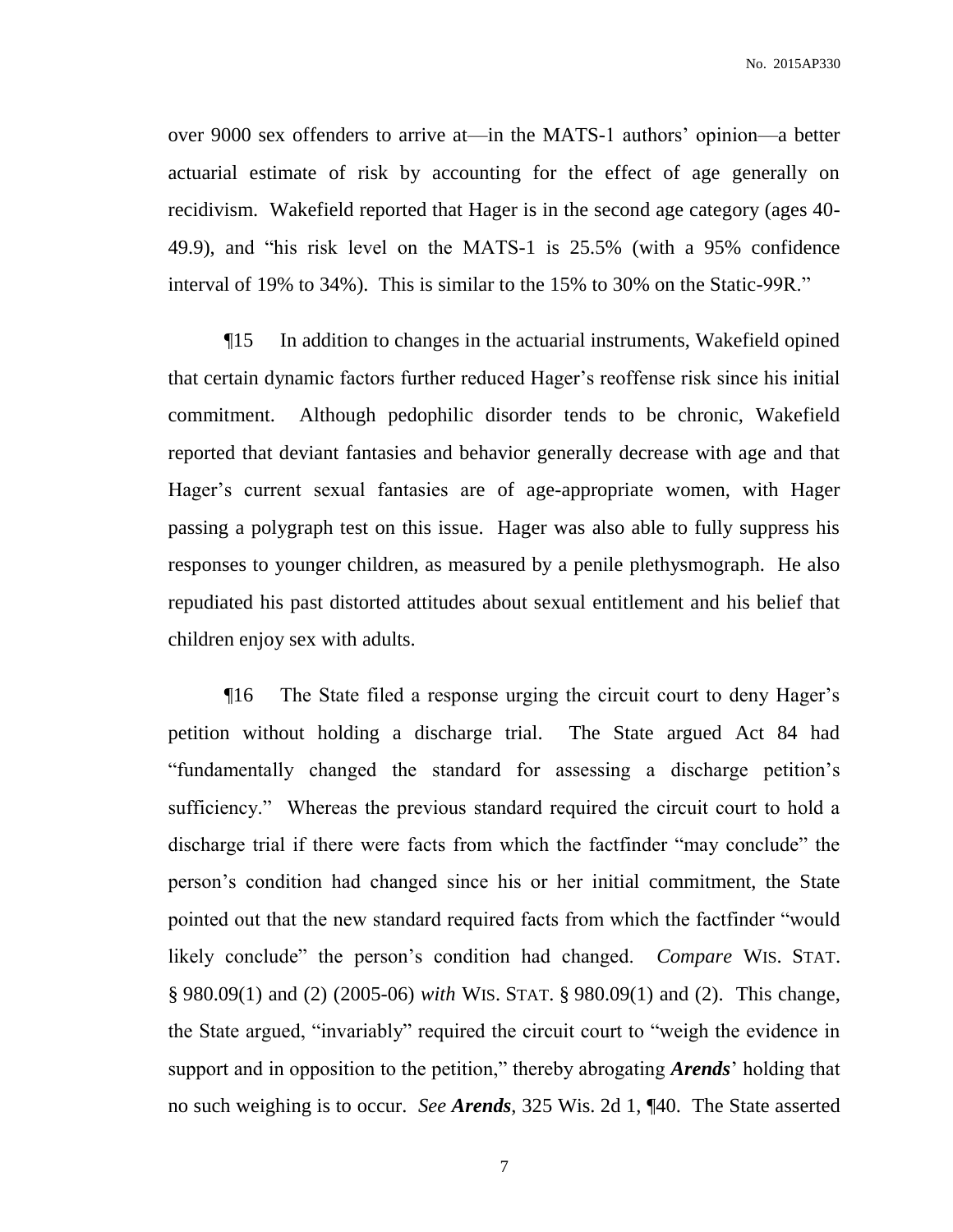that, under this standard, Hager's petition failed because the Static-99 recidivism rates were not "significantly different from the current Static-99R rates for high risk high needs persons."

¶17 The circuit court denied Hager's amended discharge petition following a non-evidentiary hearing. At the hearing, the court remarked that Hager was "still the same person he was." The court apparently accepted the State's argument that there was no real difference between the Static-99 and the Static-99R actuarial instruments, and stated it was "not satisfied there has been any change in the expert's knowledge of Mr. Hager or his offense." Hager filed a reconsideration motion, observing that the State was comparing the recidivism rates from the Static-99 and the Static-99R's high risk/needs subgroup, the use of which Wakefield had concluded was inappropriate. Hager also observed the court had not addressed Wakefield's use of the MATS-1. The circuit court denied the reconsideration motion. Hager appeals.

¶18 On February 2, 2016, we certified this case and *State v. Carter*, Appeal No. 2015AP1311, to the Wisconsin Supreme Court. Our certification asked the supreme court to "determine issues related to the effect of 2013 Wis. Act 84," including whether the amendments to WIS. STAT. § 980.09(1) and (2) authorized the circuit court to "weigh" the evidence, how such weighing was to be accomplished, and whether the amended statute was unconstitutional. The supreme court denied certification, and we ordered oral argument. We now reverse the circuit court's determination regarding the sufficiency of Hager's petition. We remand for the court to hold a discharge trial, at which a jury will determine whether Hager no longer meets the criteria to be civilly committed as a "sexually violent person."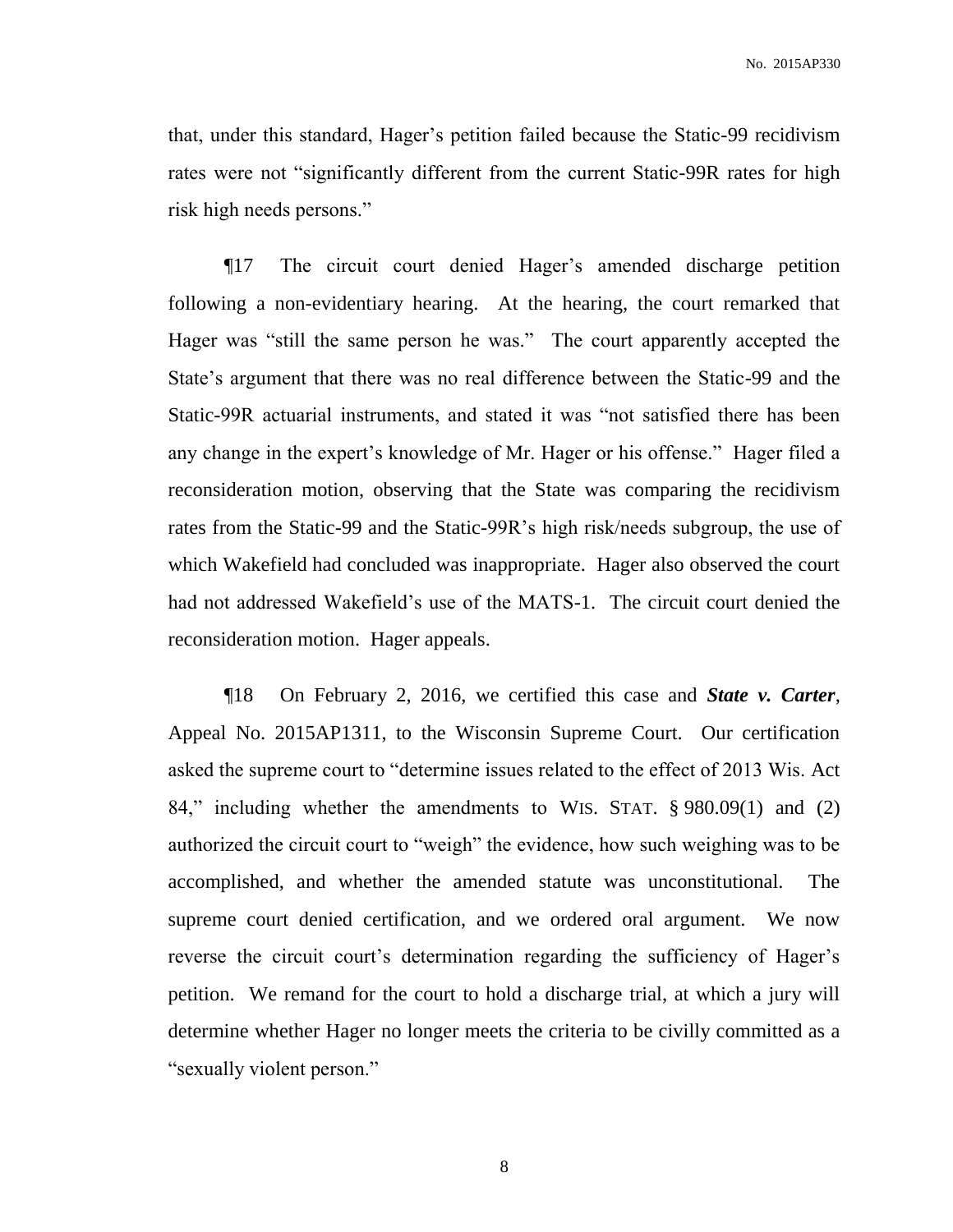#### **DISCUSSION**

¶19 This case concerns the interpretation of amendments to the statute governing a person's ability to receive a discharge trial from a WIS. STAT. ch. 980 commitment. A brief overview of the salient statutory framework is necessary to a full understanding of this issue. When a person convicted of a "sexually violent offense<sup>"4</sup> is nearing release from prison, the Wisconsin Department of Justice and each appropriate district attorney receives notice of the impending release. *Arreola v. State*, 199 Wis. 2d 426, 431, 544 N.W.2d 611 (Ct. App. 1996); *see also*  WIS. STAT. § 980.015. The government may then file a court petition alleging the inmate is a "sexually violent person" requiring civil commitment. *Arreola*, 199 Wis. 2d at 431; *see also* WIS. STAT. § 980.02.

¶20 A "sexually violent person" is someone who, in addition to having been convicted of a sexually violent offense, is "dangerous because he or she suffers from a mental disorder that makes it likely that the person will engage in one or more acts of sexual violence." WIS. STAT. § 980.01(7). The subject of the petition has a right to a jury trial, WIS. STAT. § 980.03(3), and, upon a unanimous finding that the person is sexually violent, he or she is committed to the custody of the Wisconsin Department of Health Services "for control, care and treatment until such time as the person is no longer a sexually violent person," WIS. STAT. § 980.06.

¶21 A committed person is reexamined at least annually, WIS. STAT. § 980.07(1), and may petition for discharge at any time, WIS. STAT. § 980.09(1).

<sup>4</sup> *See* WIS. STAT. § 980.01(6) (enumerating the qualifying offenses).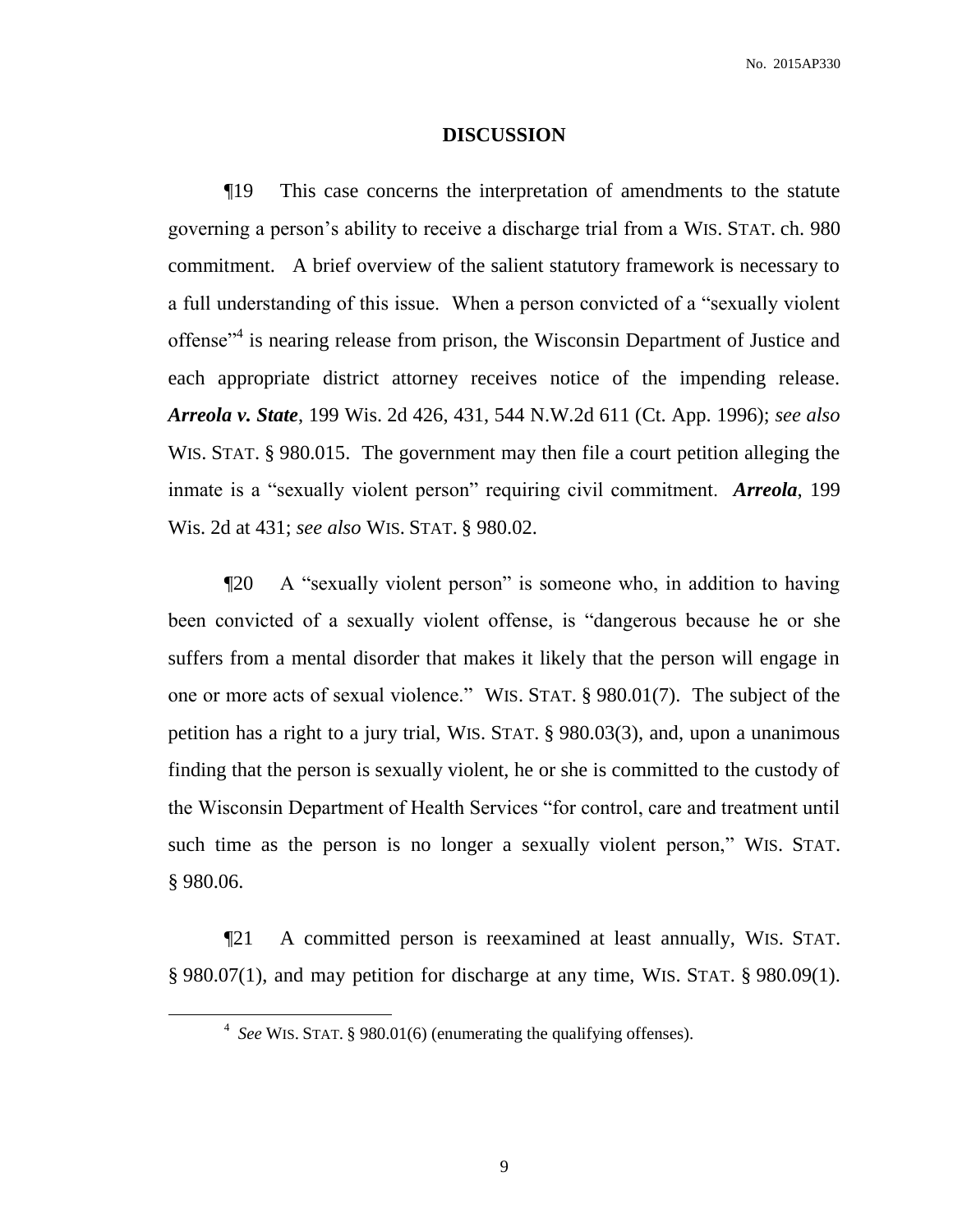The availability of an "ample and fair opportunity" to seek release from involuntary commitment under ch. 980 is an important facet of the statutes' constitutionality. *See State v. Post*, 197 Wis. 2d 279, 325-27, 541 N.W.2d 115 (1995); *State v. Combs*, 2006 WI App 137, ¶28, 295 Wis. 2d 457, 720 N.W.2d 684; *see also Kansas v. Hendricks*, 521 U.S. 346, 363-64 (1997) (possibility of indefinite duration under Kansas' Sexually Violent Predator Act did not render civil commitment scheme punitive in nature because duration of commitment was linked to the stated purposes of commitment). The legislature has long grappled with precisely how to provide this opportunity, but it has so far declined to shift the burden of proof to the petitioner to show that he or she is no longer a suitable candidate for commitment. *See, e.g.*, *State v. Paulick*, 213 Wis. 2d 432, 437 & n.2, 570 N.W.2d 626 (Ct. App. 1997). Instead, the legislature has required that the petitioner make a preliminary showing warranting a full evidentiary hearing on the issue of discharge, at which hearing the State continues to carry the burden of proof—which burden is that of clear and convincing evidence. *See* WIS. STAT. § 980.09(3); *Arends*, 325 Wis. 2d 1, ¶35.

¶22 Initially, circuit courts were required to hold probable cause hearings under certain circumstances to ascertain whether facts existed to warrant a discharge hearing. *See* WIS. STAT. § 980.09(2)(a) (2003-04); *see also Arends*, 325 Wis. 2d 1,  $\P$ [18-22 (discussing the effect of the 2006 amendments to the previous statutory scheme). In 2006, "the legislature replaced a mandatory probable cause hearing with a two-step process similarly aimed at weeding out meritless and unsupported petitions, while still protecting a petitioner's access to a discharge hearing." *Arends*, 325 Wis. 2d 1, ¶22; *see also* 2005 Wis. Act 434, § 123.

¶23 *Arends* held that the first step of the process, as mandated by WIS. STAT. § 980.09(1) (2005-2006), was "a very limited review aimed at ensuring the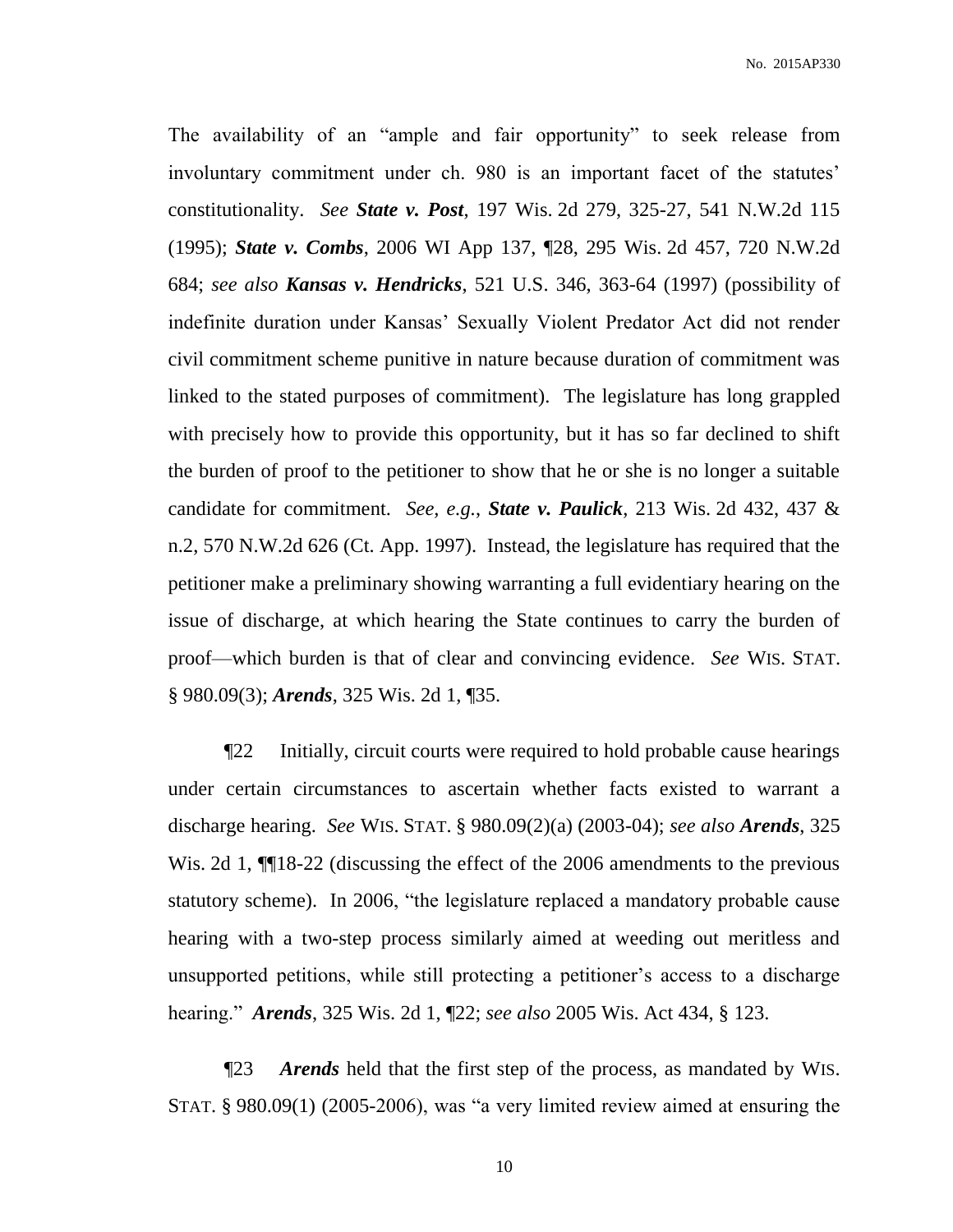petition is sufficient.<sup>5</sup> *Arends*, 325 Wis. 2d 1, 128. This step involves the circuit court's paper review of only the petition and its attachments. *Id.*, ¶25. The court's task in a subsection (1) review was "to determine whether the facts alleged are those 'from which the court or jury *may conclude* the person's condition has changed since the date of his or her initial commitment order so that the person does not meet the criteria for commitment as a sexually violent person.'" *Id.*, ¶26 (quoting § 980.09(1) (2005-06)) (emphasis added).

¶24 The *Arends* court analogized a WIS. STAT. § 980.09(1) (2005-06), review to a circuit court's review of a motion to dismiss for failure to state a claim upon which relief can be granted. *Arends*, 325 Wis. 2d 1, ¶29. "When reviewing such a motion, a court analogously considers only the facts alleged in the complaint and its attachments, and must assume that all those alleged facts are true." *Id.* If the petition failed to allege sufficient facts to warrant discharge, the circuit court was required to deny the petition. *Id.*, ¶30; *see also* WIS. STAT. § 980.09(1) (2005-06). If the petition was facially sufficient, the court proceeded to a review under WIS. STAT. § 980.09(2) (2005-06).

¶25 WISCONSIN STAT. 980.09(2) (2005-06) contained "a second level of review before a petitioner [was] entitled to a discharge hearing."<sup>6</sup> *Arends*, 325

 $\overline{a}$ 

 $6$  The 2005-06 version of WIS. STAT. § 980.09(2) provided, in full:

(continued)

 $5$  The 2005-06 version of WIS. STAT. § 980.09(1) provided, in full:

A committed person may petition the committing court for discharge at any time. The court shall deny the petition under this section without a hearing unless the petition alleges facts from which the court or a jury may conclude the person's condition has changed since the date of his or her initial commitment order so that the person does not meet the criteria for commitment as a sexually violent person.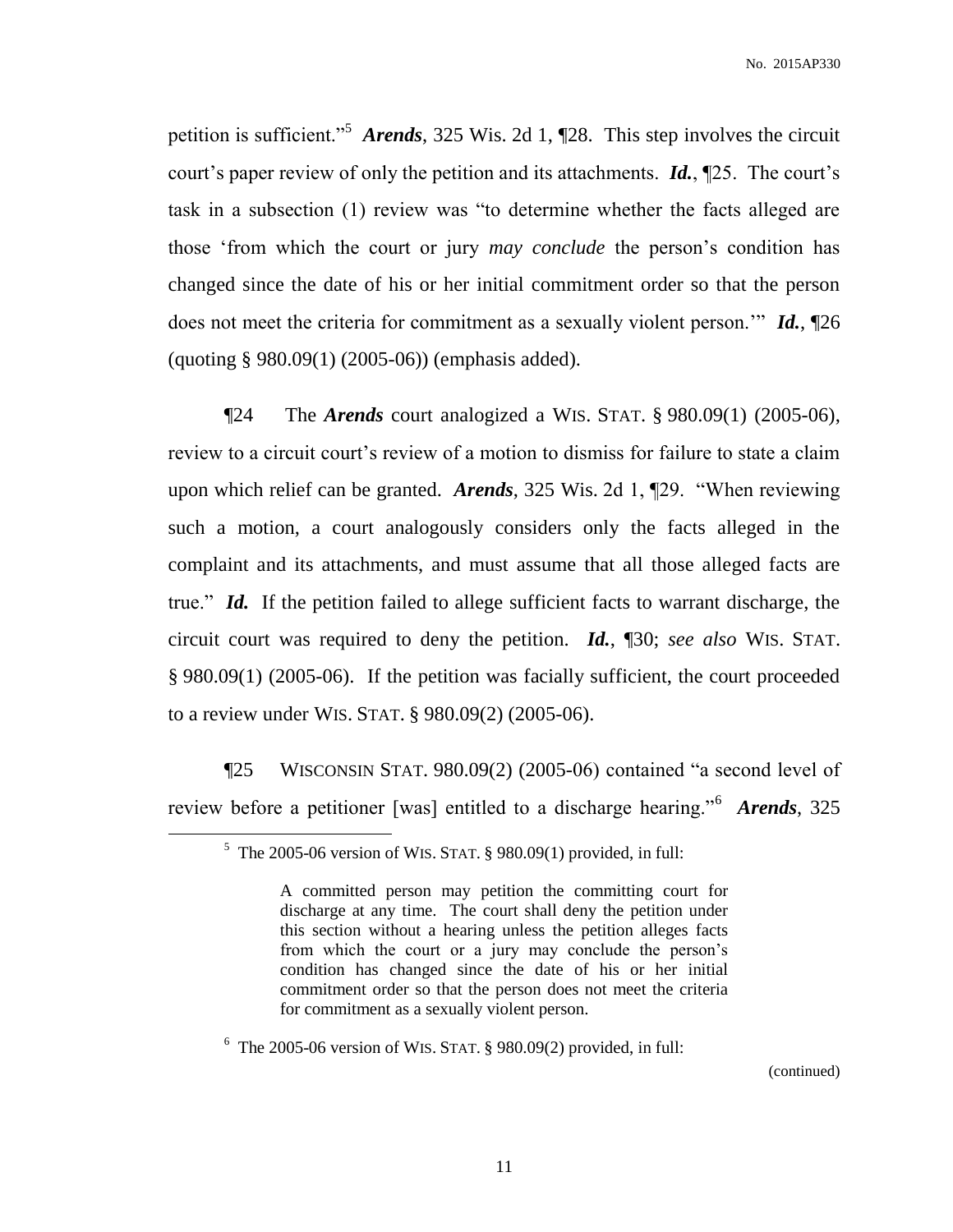Wis. 2d 1, ¶32. This level of review focused on "whether the *record in toto*, including all reports, the petition and any written response, arguments of counsel, and any other documents submitted, contain [sic] facts that could support relief for the petitioner at a discharge hearing." *Id.*, ¶38. Subsection (2) allowed the circuit court to hold a separate hearing on this issue, distinct from and prior to any discharge trial. *See id.*, ¶33.

¶26 During this record review, the circuit court was not permitted to make credibility determinations or "weigh evidence favoring the petitioner directly against evidence disfavoring the petitioner." *Id.*, ¶¶37, 40.

> This is impermissible because the standard is not whether the evidence more heavily favors the petitioner, but whether the enumerated items contain facts that would allow a factfinder to grant relief for the petitioner. If the enumerated items do contain such facts, the presence of evidence unfavorable to the petitioner—a re-examination report reaching a conclusion that the petitioner was still more likely than not to sexually reoffend, for example does not negate the favorable facts upon which a trier of fact might reasonably rely.

 $\overline{a}$ 

The court shall review the petition within 30 days and may hold a hearing to determine if it contains facts from which the court or jury may conclude that the person does not meet the criteria for commitment as a sexually violent person. In determining under this subsection whether facts exist that might warrant such a conclusion, the court shall consider any current or past reports filed under s. 980.07, relevant facts in the petition and in the state's written response, arguments of counsel, and any supporting documentation provided by the person or the state. If the court determines that the petition does not contain facts from which a court or jury may conclude that the person does not meet the criteria for commitment, the court shall deny the petition. If the court determines that facts exist from which a court or jury could conclude the person does not meet criteria for commitment the court shall set the matter for hearing.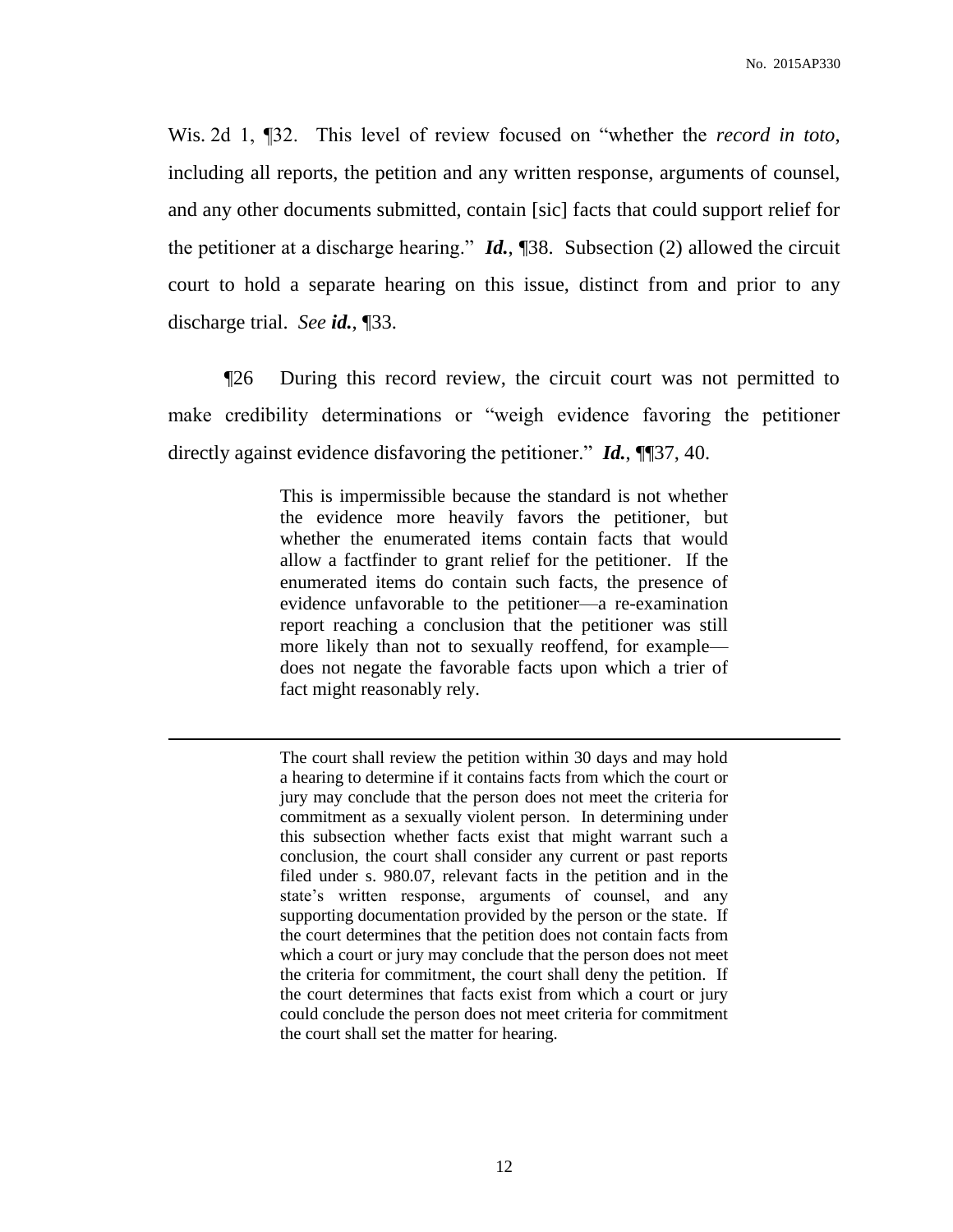*Id.*, ¶40 (footnote omitted). The *Arends* court analogized a WIS. STAT. § 980.09(2) (2005-06) review to a circuit court's review of a motion to dismiss at the close of evidence, which assesses "whether the record contains any evidence that would support relief for the plaintiff." *Id.*, ¶42 (citing WIS. STAT. § 805.14(4) (2005-06) and *American Family Mut. Ins. Co. v. Dubrzynski*, 88 Wis. 2d 617, 624-25, 277 N.W.2d 749 (1979)). If so, the court was required to set the matter for a discharge trial.

¶27 In Act 84, the legislature made changes to both WIS. STAT. § 980.09(1) and (2). The meaning and effect of these amendments are central to the parties' dispute on appeal. The State contends the changes to § 980.09 wrought by Act 84 altered the procedure articulated in *Arends* in a manner that abrogated that decision. Most significantly, the State argues § 980.09(2) now requires circuit courts to "weigh" the petitioner's proffered evidence against any evidence the State marshals in its favor. We perceive the State's argument to be that the circuit court must determine—after the petition and any response from the State have been submitted—whether all facts and evidence of record favorable to the petitioner are more persuasive than the facts and evidence of record suggesting no "change" concerning the petitioner has occurred.

¶28 We begin with the amendments to WIS. STAT. § 980.09(1), the most substantial of which was the legislature's decision to replace the "may conclude" standard with a "would likely conclude" standard.<sup>7</sup> *See* Act 84, § 21. The

<sup>&</sup>lt;sup>7</sup> We note that a WIS. STAT. ch. 980 case currently pending before the supreme court, *State v. Talley*, Appeal No. 2013AP950, appears to involve the 2011-12 version of the statutes, which includes the "may conclude" standard under WIS. STAT. § 980.09.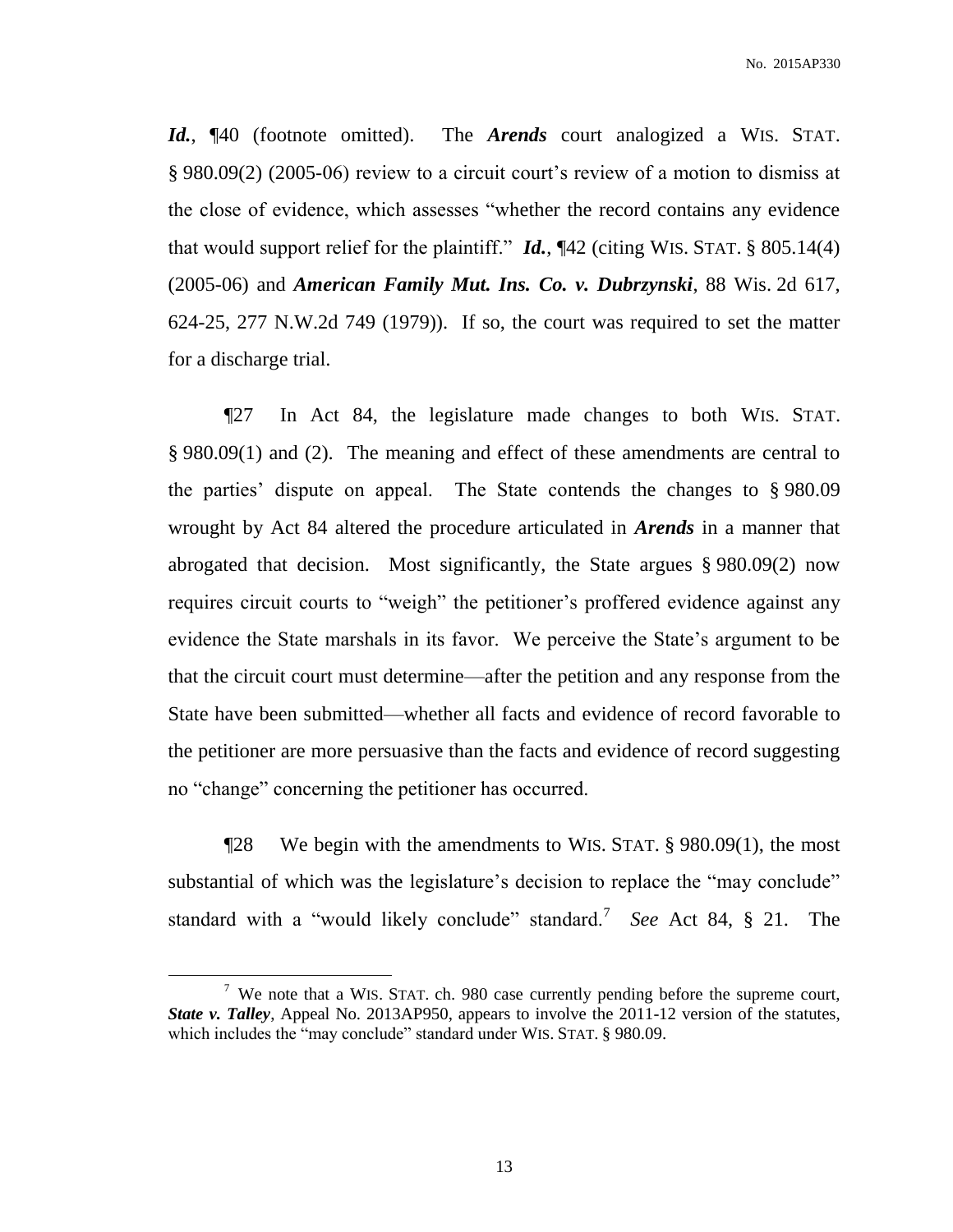legislature also altered the lookback period within which to assess a change in the person's condition. *Id.* Subsection (1) now reads in full:

> A committed person may petition the committing court for discharge at any time. The court shall deny the petition under this section without a hearing *unless the petition alleges facts from which the court or jury would likely conclude the person's condition has changed* since the most recent order denying a petition for discharge after a hearing on the merits, or since the date of his or her initial commitment order if the person has never received a hearing on the merits of a discharge petition, so that the person no longer meets the criteria for commitment as a sexually violent person.

Subsection 980.09(1) (emphasis added).

¶29 WISCONSIN STAT. § 980.09(2) was also revised. The legislature struck the requirement that the circuit court review the petition within thirty days. *See* Act 84, § 23. It also clarified the focus of the discretionary hearing from that of the contents of the petition to whether the record as a whole contains facts from which a court or jury would likely conclude "the person's condition has sufficiently changed." *Id.* The legislature provided that a court "may," rather than "shall," consider enumerated items in the record, which now expressly include the evidence introduced at the original commitment trial or most recent discharge trial.

*Id.* Subsection (2) now reads in full:

In reviewing the petition, the court *may hold a hearing to determine if the person's condition has sufficiently changed such that a court or jury would likely conclude the person no longer meets the criteria for commitment as a sexually violent person*. In determining under this subsection whether the person's condition has sufficiently changed such that a court or jury would likely conclude that the person no longer meets the criteria for commitment, the court *may* consider the record, including evidence introduced at the initial commitment trial or the most recent trial on a petition for discharge, any current or past reports filed under s. 980.07, relevant facts in the petition and in the state's written response, arguments of counsel, and any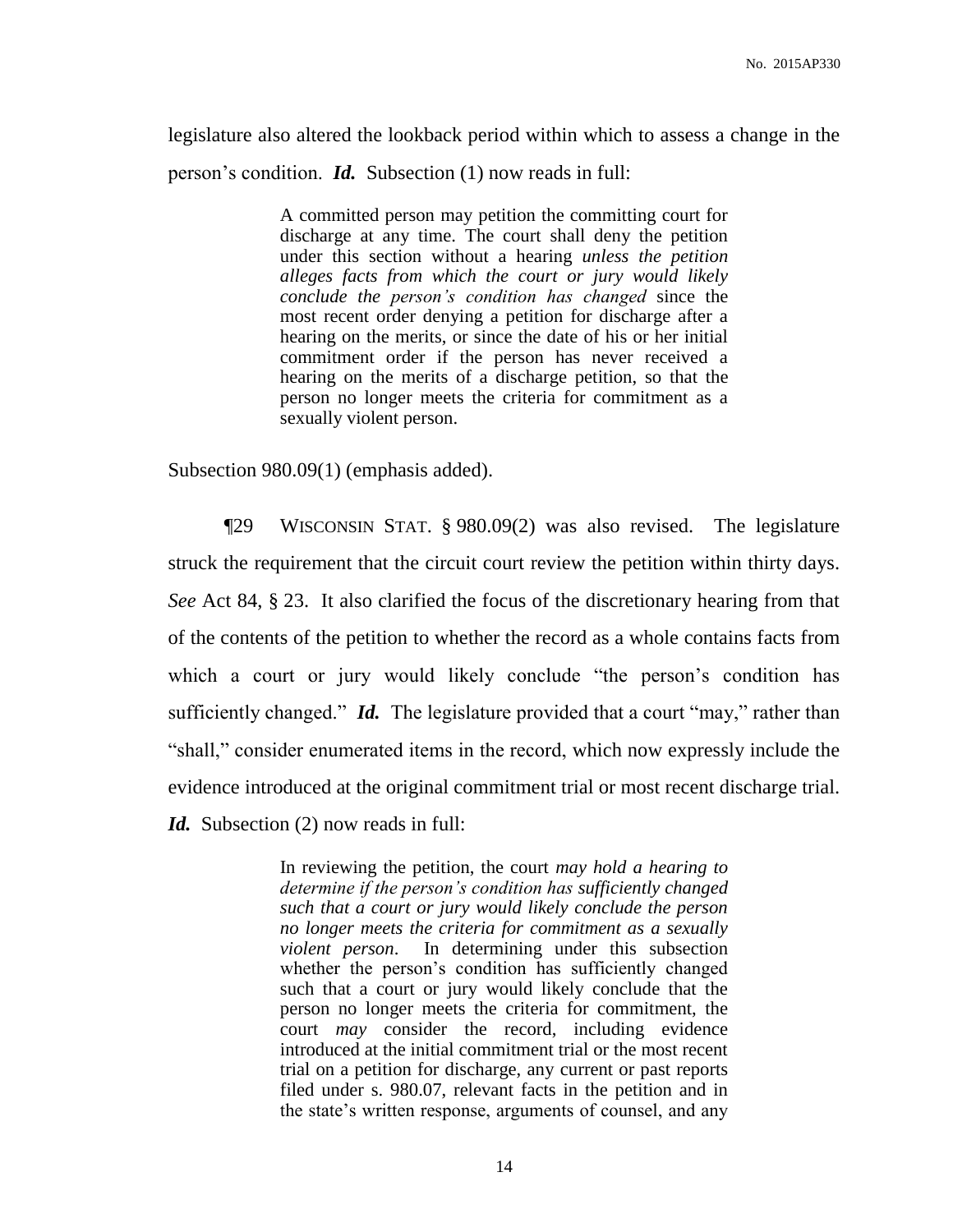supporting documentation provided by the person or the state. If the court determines that the record does not contain facts from which a court or jury would likely conclude that the person no longer meets the criteria for commitment, the court shall deny the petition. If the court determines that the record contains facts from which a court or jury would likely conclude the person no longer meets the criteria for commitment, the court shall set the matter for trial.

Subsection 980.09(2) (emphasis added). Notably, the language regarding a court's consideration of "relevant facts in the petition and in the state's written response" remains unchanged from the prior version of § 980.09(2).

¶30 Hager rejects the notion that WIS. STAT. § 980.09, as amended, contemplates a "weighing or balancing process." He contends *Arends* survived Act 84's enactment because, just as before, the circuit court's focus under § 980.09(2) is the *facts* of record as they relate to whether the petitioner's condition has sufficiently changed. *See Arends*, 325 Wis. 2d 1, ¶37. In Hager's view, "[r]ather than prescribing the 'weighing' the State advocates, this provision plainly addresses only the evidence *supporting* the petition." In other words, Hager contends the statute still contemplates that the petitioner bears a burden of production, rather than a burden of proof, in order to receive a discharge trial. Hager contends the contrary interpretation of requiring a petitioner essentially to prove he or she is not a suitable candidate for continued commitment before receiving a discharge trial violates due process. *See, e.g.*, *Foucha v. Louisiana*, 504 U.S. 71, 80 (1992) (observing the state bears the burden of showing by clear and convincing evidence that an individual is mentally ill and dangerous).

¶31 To determine the effect of the amendments to WIS. STAT. § 980.09, we must interpret the new statutory language. Such interpretation presents a question of law, which we review de novo. *State v. Jones*, 2013 WI App 151, ¶5,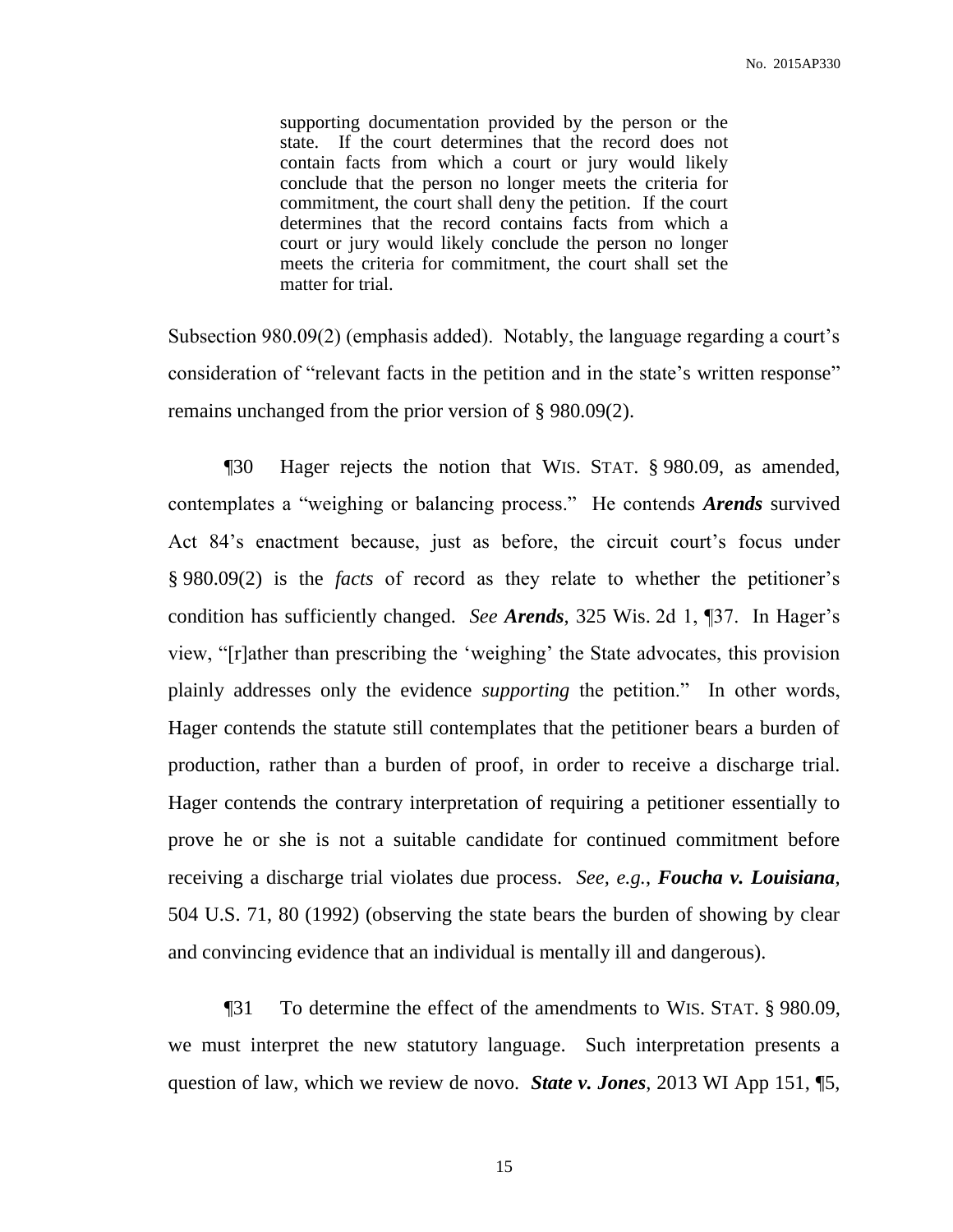352 Wis. 2d 87, 841 N.W.2d 306. Statutory interpretation "begins with the language of the statute; if the meaning of that language is plain, we ordinarily stop the inquiry." *State ex rel. Kalal v. Circuit Court for Dane Cty.*, 2004 WI 58, ¶45, 271 Wis. 2d 633, 681 N.W.2d 110. Statutory language is generally given its "common, ordinary, and accepted meaning." *Id.* It is also "interpreted in the context in which it is used; not in isolation but as part of a whole; in relation to the language of surrounding or closely-related statutes; and reasonably, to avoid absurd or unreasonable results." *Id.*, ¶46.

¶32 At oral argument, the parties generally agreed on the effect of the substitution of a "would likely conclude" standard for the "may conclude" standard as to the quantum and quality of facts necessary for a determination that a discharge trial is required. Whereas a mere possibility of success was previously sufficient, *see Arends*, 325 Wis. 2d 1, ¶¶28-30, a petitioner now must demonstrate a reasonable likelihood of success to obtain a discharge trial, *see* WIS. STAT. § 980.01(1m) ("'Likely' means more likely than not."); *State v. Smalley*, 2007 WI App 219, ¶6, 305 Wis. 2d 709, 741 N.W.2d 286 (same). This change accomplished a material increase in the petitioner's burden of production. However, as we shall explain, the change does not allow, much less require, the circuit court to determine, at this preliminary stage, whether the facts supporting the petitioner are more compelling or credible than evidence unfavorable to the petitioner—at least, not to any extent greater than contemplated by *Arends*.

¶33 The State conceded at oral argument that, from a pleading standpoint, "would likely conclude" is not an unattainable, or even generally difficult, standard. Demonstrated progress in treatment or a new diagnosis may constitute evidence that a person is no longer sexually violent for purposes of civil commitment. *See State v. Pocan*, 2003 WI App 233, ¶12, 267 Wis. 2d 953, 671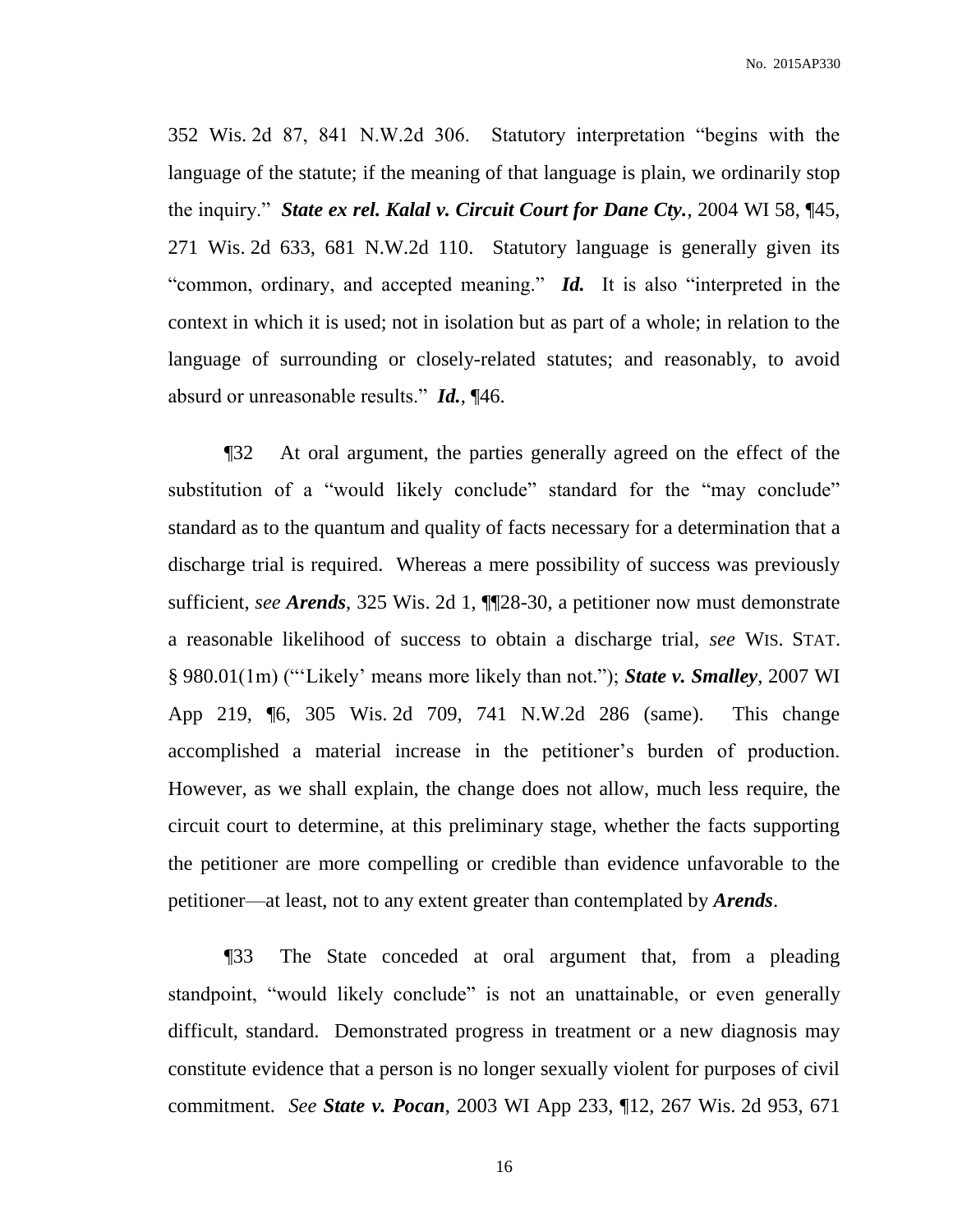N.W.2d 860; *see also Combs*, 295 Wis. 2d 457, ¶25 (addressing the scope of *Pocan*'s holding). In addition, a "change" in the person's condition includes not only a change "in the person himself or herself, but also a change in the professional knowledge and research used to evaluate a person's mental disorder or dangerousness ...." *State v. Ermers*, 2011 WI App 113, ¶¶1, 16, 336 Wis. 2d 451, 802 N.W.2d 540. Nothing in Act 84's amendments to WIS. STAT. § 980.09 altered these holdings. Thus, the State conceded at oral argument that, even under the new pleading standard, a discharge petition containing an expert report opining, for example, that the person no longer suffers from a predisposing mental disorder, is sufficient for the circuit court to proceed to a WIS. STAT. § 980.09(2) review.

¶34 The central dispute at oral argument and in the briefs was how the procedure under WIS. STAT. § 980.09(2) occurs. In particular, can the circuit court, while making its determination, weigh evidence favoring the petitioner directly against evidence disfavoring the petitioner, including competing expert opinions? In resolving this question, we are mindful the legislature "is presumed to be aware of existing laws and the courts' interpretations of those laws when it enacts a statute." *Schill v. Wisconsin Rapids Sch. Dist.*, 2010 WI 86, ¶103, 327 Wis. 2d 572, 786 N.W.2d 177 (footnotes omitted). Contrary to the State's argument, the increase in the pleading standard does not clearly signal the legislature's intent to overrule *Arends* and adopt a "weighing" procedure during a § 980.09(2) review.

¶35 We conclude the legislature's use of the phrase "would likely conclude" in articulating the new preliminary standard is insufficient to clearly signal the legislature's intention to transition to a procedure allowing the "weighing" of facts or expert opinions. In *Arends*, the State also proposed the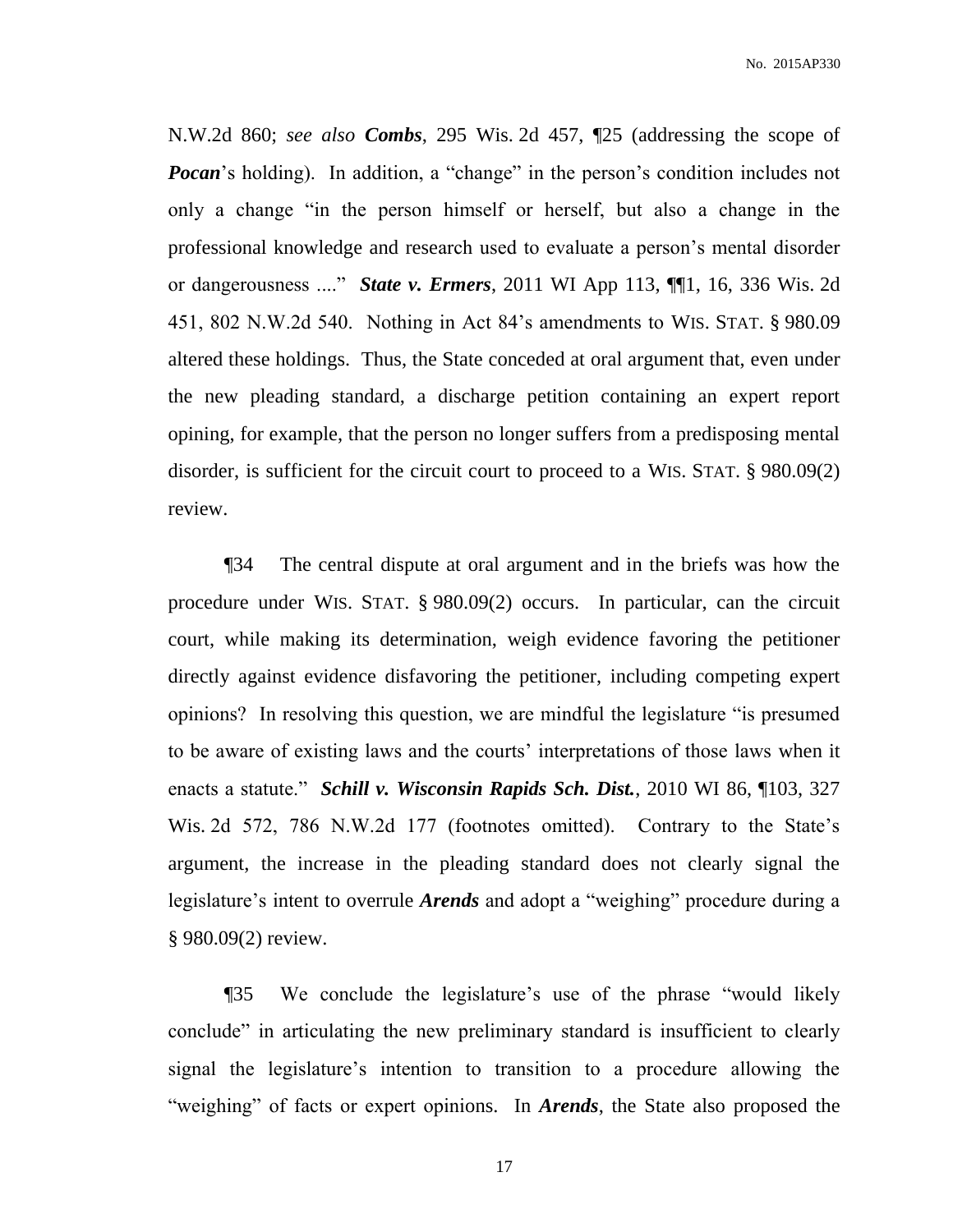2006 amendments to WIS. STAT. § 980.09(2) compelled an interpretation that "elevate[d] the [circuit] court's gatekeeping role and [gave] courts more discretion to make limited credibility determinations." *Arends*, 325 Wis. 2d 1, ¶35. The supreme court rejected the State's interpretation because the statute did not use the phrases "probable cause" or "preponderance of the evidence," "both of which are common terms of art that the legislature could have used." *Id.*, ¶37. In addition, the focus of § 980.09(2) was on the documents and arguments before the court, and whether they contained sufficient facts to proceed to a discharge trial. *Id.* These features remain true of § 980.09(2) today. *Arends* provided the legislature with examples of language clearly adopting the approach the State argues for today, yet the legislature chose not to use them or other such language when giving more "teeth" to the circuit court's gatekeeping function.

¶36 The State seizes upon paragraph 40 of *Arends*, in which the supreme court "reject[ed] the State's argument that the circuit court may weigh evidence favoring the petitioner directly against evidence disfavoring the petitioner." *See Arends*, 325 Wis. 1, ¶40; *see also supra* ¶26. The State argues that unlike the statute considered in *Arends*, the current version of WIS. STAT. § 980.09(2), by virtue of its "would likely conclude" language, *does* ask the circuit court to decide whether the facts of record more heavily favor the petitioner.

¶37 We do not agree. WISCONSIN STAT. § 980.09(2) still asks whether the "record," as defined under subsection (2), contains such facts as would justify holding a discharge trial. If the circuit court determines the record does contain facts from which a court or jury would likely conclude the person no longer meets the criteria for commitment, the court must set the matter for a discharge trial. WIS. STAT. § 980.09(2). Again, this language does not clearly direct the circuit court to "weigh" anything, at least not to an extent greater than it did when *Arends*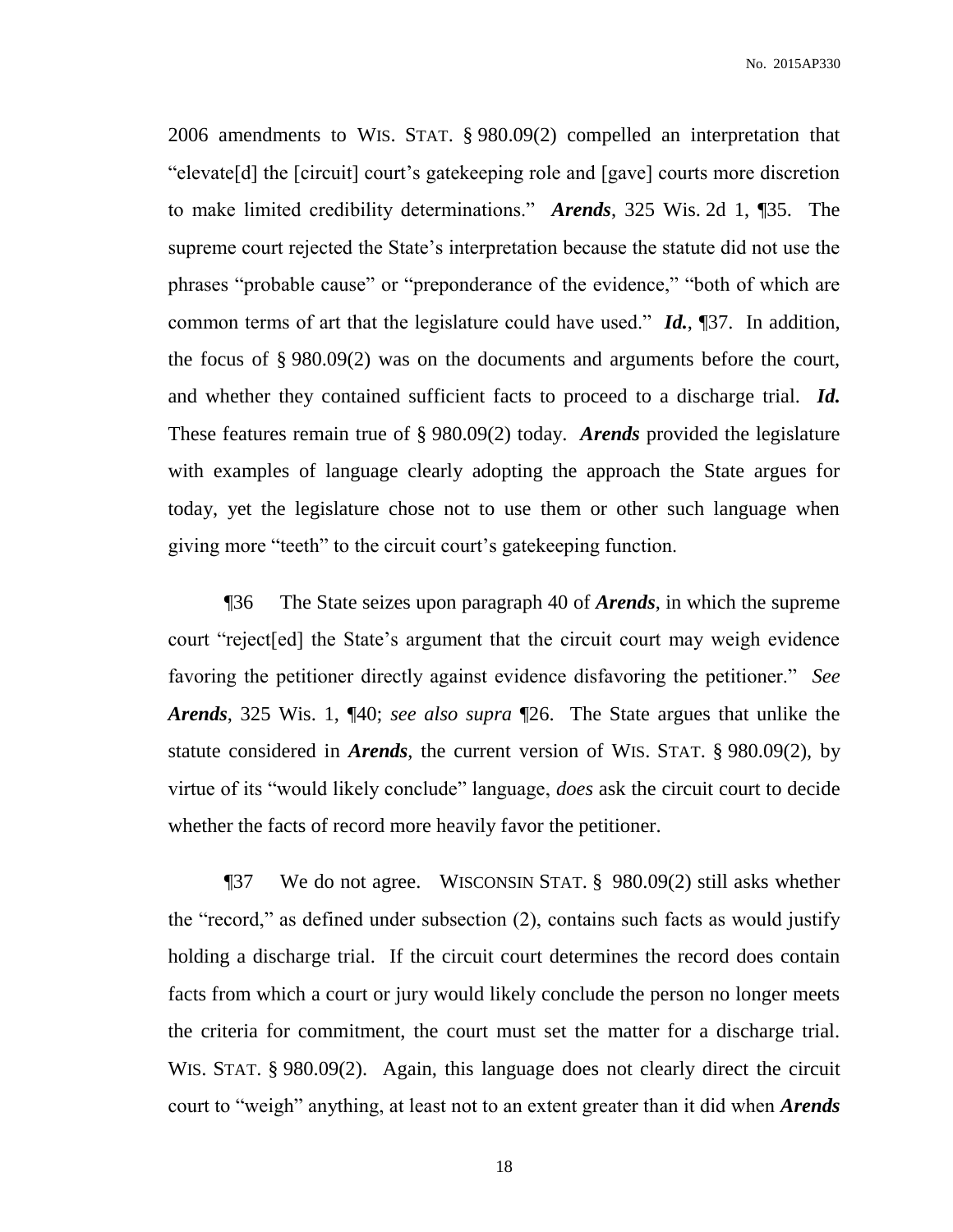was decided.<sup>8</sup> Instead, the court must determine whether the facts in the record favorable to the petitioner, including those facts contained within or referenced by the enumerated items, establish a reasonable likelihood of success at an ensuing discharge trial.

¶38 At oral argument, the State cited WIS. STAT. § 980.09(1m)(c) in support of its assertion that § 980.09(2) requires "weighing" the evidence. Paragraph (1m)(c) states that both the petitioner and the district attorney or department of justice may use experts or professional persons to support (or oppose, as the case may be) the discharge petition. The State posited that the legislature would not permit it to obtain expert opinions if those opinions were not to be "weighed" against the evidence in the petitioner's favor.

¶39 We do not agree that WIS. STAT. § 980.09(1m)(c) supports the State's interpretation of § 980.09(2). Paragraph (1m)(c) could not have abrogated *Arends* because its contents predate that decision. *See* WIS. STAT.  $§ 980.075(4)(a)$ , (4)(b) (2005-06). The legislature simply consolidated and renumbered these provisions in 2013, placing them, quite logically, in the statute dealing with discharge petitions. *See* Act 84, § 11. Although the substance of § 980.09(1m)(c) existed at the time *Arends* was decided, the court did not express

<sup>&</sup>lt;sup>8</sup> To make this more concrete, the following language from *Arends*, slightly modified to reflect the new standard in WIS. STAT. § 980.09(2), further supports our interpretation: "This [weighing of the evidence] is impermissible because the standard is not whether the evidence more heavily favors the petitioner, but whether the enumerated items contain facts" from which a factfinder would likely conclude that the petitioner is entitled to relief. *See State v. Arends*, 2010 WI 46, ¶40, 325 Wis. 2d 1, 784 N.W.2d 513. Indeed, the State's argument gives insufficient importance to the word "likely," and appears more akin to a statutory requirement that the circuit court determine whether a factfinder "would conclude" the person no longer meets the criteria for commitment as a sexually violent person.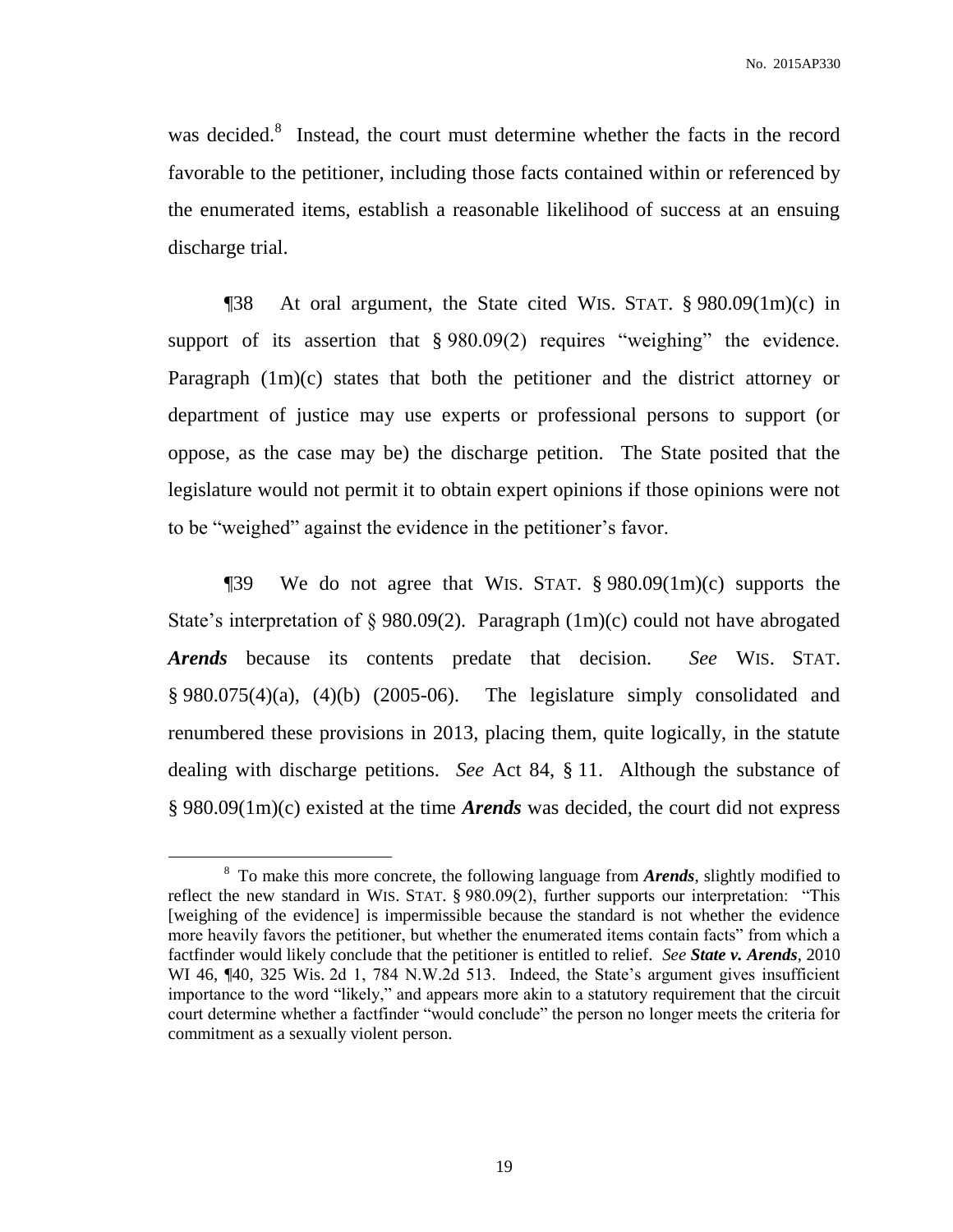any reservations about this provision when it concluded § 980.09(2) does not encompass a "weighing" of evidence. Moreover, the State proceeds from a false premise. An expert report submitted by the State may be helpful to point out certain objective failings in the petition, including the petitioning expert's lack of qualifications, his or her misapplication of the relevant legal standard, or his or her misunderstanding of, or material omission of reference to, certain record evidence.

¶40 Further to this point, it appears the majority of revisions to WIS. STAT. § 980.09(2) enacted as part of Act 84 codify judicial interpretations of that subsection, most notably *Combs*. In *Combs*, the court-appointed evaluator's opinion that Combs did not meet the criteria for commitment was not based on any change in the historical facts, research or professional writings. *Combs*, 295 Wis. 2d 457,  $\mathbb{Z}$ . Instead, the expert was merely someone who had not previously evaluated Combs using actuarial instruments that were also used by the experts who testified at Combs' commitment trial. *Id.* We concluded the legislature did not intend that probable cause under WIS. STAT. § 980.09(2) (2003-04) "may be established by an expert's opinion that a person is not sexually violent without regard to whether that opinion is based on matters that were already considered by experts testifying at the commitment trial or a prior evidentiary hearing." *Combs*, 295 Wis. 2d 457, ¶32; *see also State v. Schulpius*, 2012 WI App 134, ¶35, 345 Wis. 2d 351, 825 N.W.2d 311 (concluding circuit courts, in deciding whether to hold a § 980.09(2) hearing, must decide whether the petitioner has set forth "new evidence, not considered by a prior trier of fact," sufficient to support a finding in the petitioner's favor).

¶41 The Act 84 changes to WIS. STAT. § 980.09(2) suggest the legislature intended to codify *Combs* and its progeny. Because *Combs* mandates that a petitioner must present something "new" demonstrating he or she is no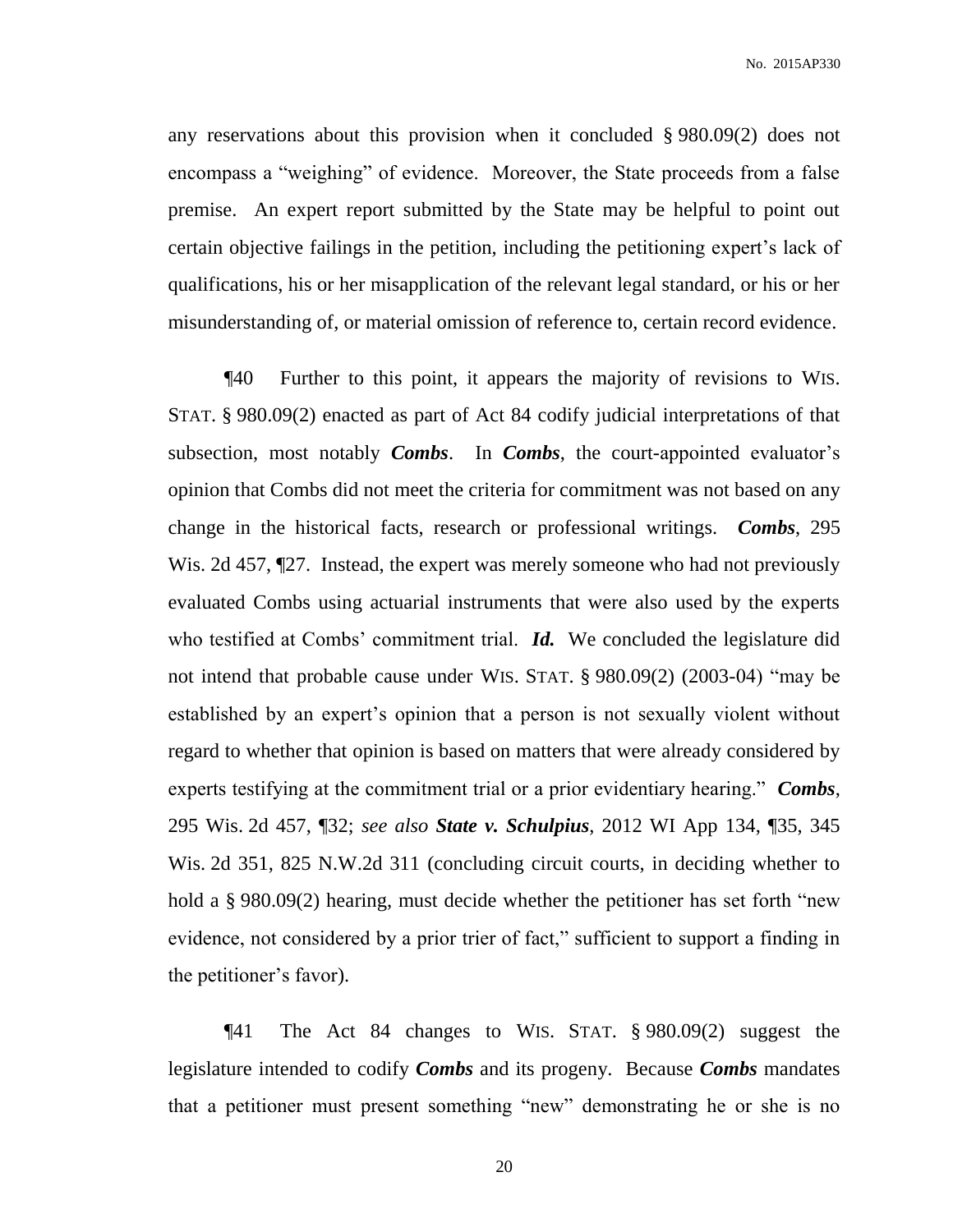longer a suitable subject for commitment, it makes sense that the legislature would shift the review under § 980.09(2) to focus on the record rather than the petition.<sup>9</sup> A petition that appears facially sufficient under WIS. STAT. § 980.09(1) may nonetheless suffer from the fatal defect that, for example, the expert opinion therein only considers historical facts and relevant professional research that was in existence and considered by experts at the time of the initial commitment or previous discharge hearing. The legislature's decision to change the lookback period from the initial commitment trial in all instances, to the initial commitment order or the "most recent order denying a petition for discharge after a hearing on the merits," supports this interpretation. *See Combs*, 295 Wis. 2d 457, ¶32.

¶42 The State represented at oral argument that determining whether something "new" has been presented in a discharge petition is a time-consuming task. This is an understandable position, one reflected in other changes to WIS. STAT. § 980.09(2). The statute now allows, but does not require, the circuit court to consider certain enumerated items in the record, "including evidence introduced at the initial commitment trial or the most recent trial on a petition for discharge." *Id.* This change appears to address the problem the *Arends* court observed, in that a circuit court cannot be required to consider documents that "may not be available or otherwise within the record before the court." *See Arends*, 325

<sup>&</sup>lt;sup>9</sup> This appears to have been the construction adopted by this court of the old version of WIS. STAT. § 980.09(2) (2009-10), which omitted any reference to the "change" in the petitioner's status as a suitable candidate for commitment. *See State v. Ermers*, 2011 WI App 113, ¶37 n.14, 336 Wis. 2d 451, 802 N.W.2d 540. As we observed in *Ermers*, "the only reasonable construction of § 980.09(1) and (2) is that the 'change' that must be alleged in the petition under § 980.09(1), as we have interpreted it, must also be shown by the documents considered under § 980.09(2) in order to obtain a discharge hearing." *Ermers*, 336 Wis. 2d 451, ¶37 n.14. "It is not reasonable to require a pleading to allege facts that need not later be presented as evidence." *Id.*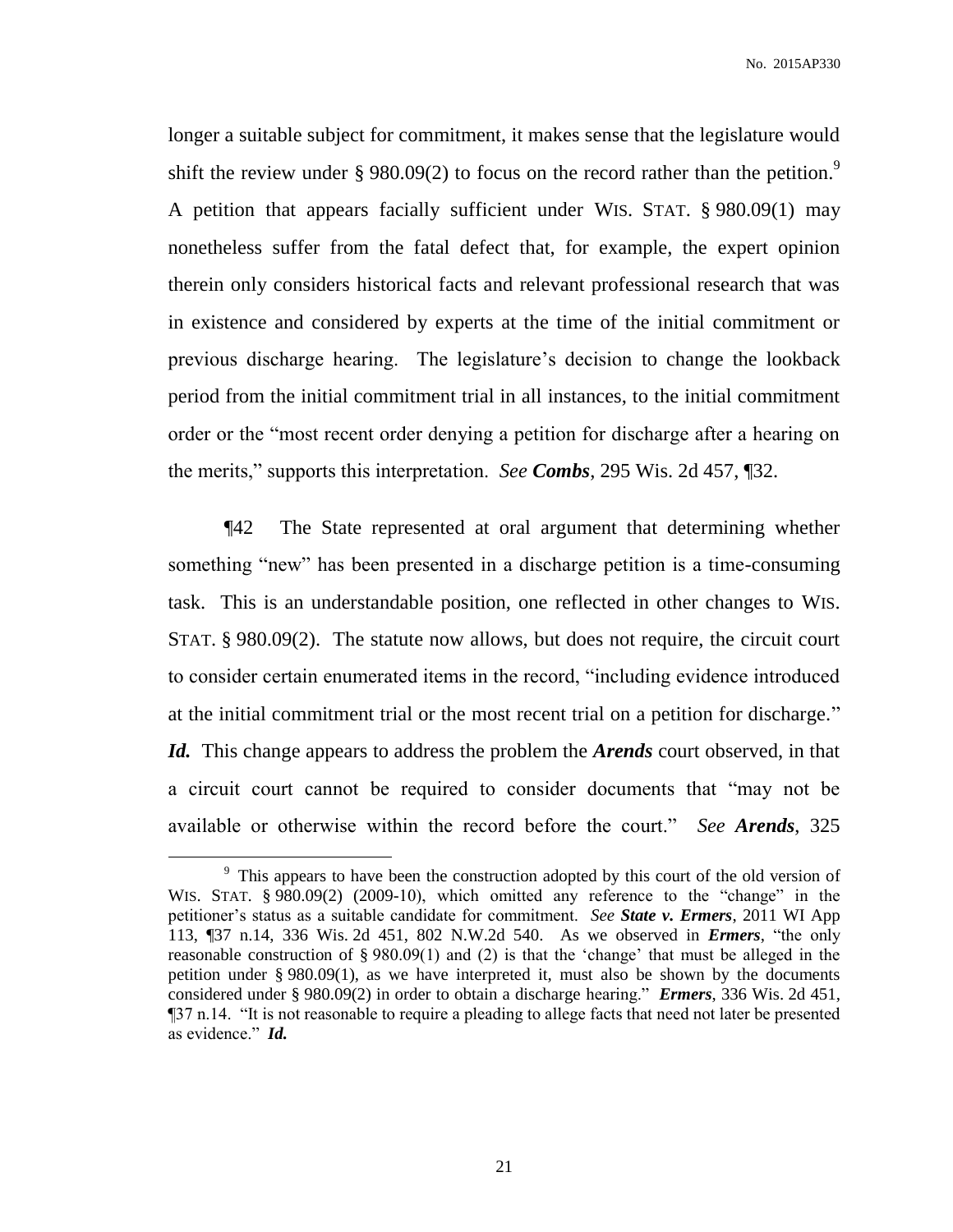Wis. 2d 1, ¶33. *Arends* held that a court need not seek out evidence not before it, but could, in its discretion, order the production of any enumerated items not in the record. *Id.* Because this process may require significant resources and potentially one or more judicial proceedings, it makes sense that the legislature would no longer mandate a thirty-day period within which the review must occur.

¶43 Although we conclude WIS. STAT. § 980.09(2) does not contemplate the "weighing" of the evidence and facts in support of the petition against the evidence and facts in support of continued commitment, it remains true that circuit courts need not "take every document a party submits at face value." *See Arends*, 325 Wis. 2d 1, ¶39. As before, the circuit court's determination that a court or jury would likely conclude the person no longer meets the criteria for commitment "must be based on facts upon which a trier of fact could reasonably rely." *See id.* For example, a factfinder could not find in favor of the petitioner if the only evidence in the petitioner's favor consists of an expert report citing new professional research, without the expert having actually applied that research to the petitioner through a recent psychological evaluation. *See State v. Richard*, 2011 WI App 66, ¶19, 333 Wis. 2d 708, 799 N.W.2d 509. By the same token, the changes to § 980.09(2) do not undermine the *Arends* court's hypotheticals namely, that a circuit court need not hold a discharge hearing if the evidence "shows the expert is not qualified to make a psychological determination, or [if] the expert's report was based on a misunderstanding or misapplication of the proper definition of a sexually violent person." *See Arends*, 325 Wis. 2d 1, ¶39. In addition, the change in the standard requiring the petitioner to put forward facts demonstrating a reasonable likelihood of success would now allow the circuit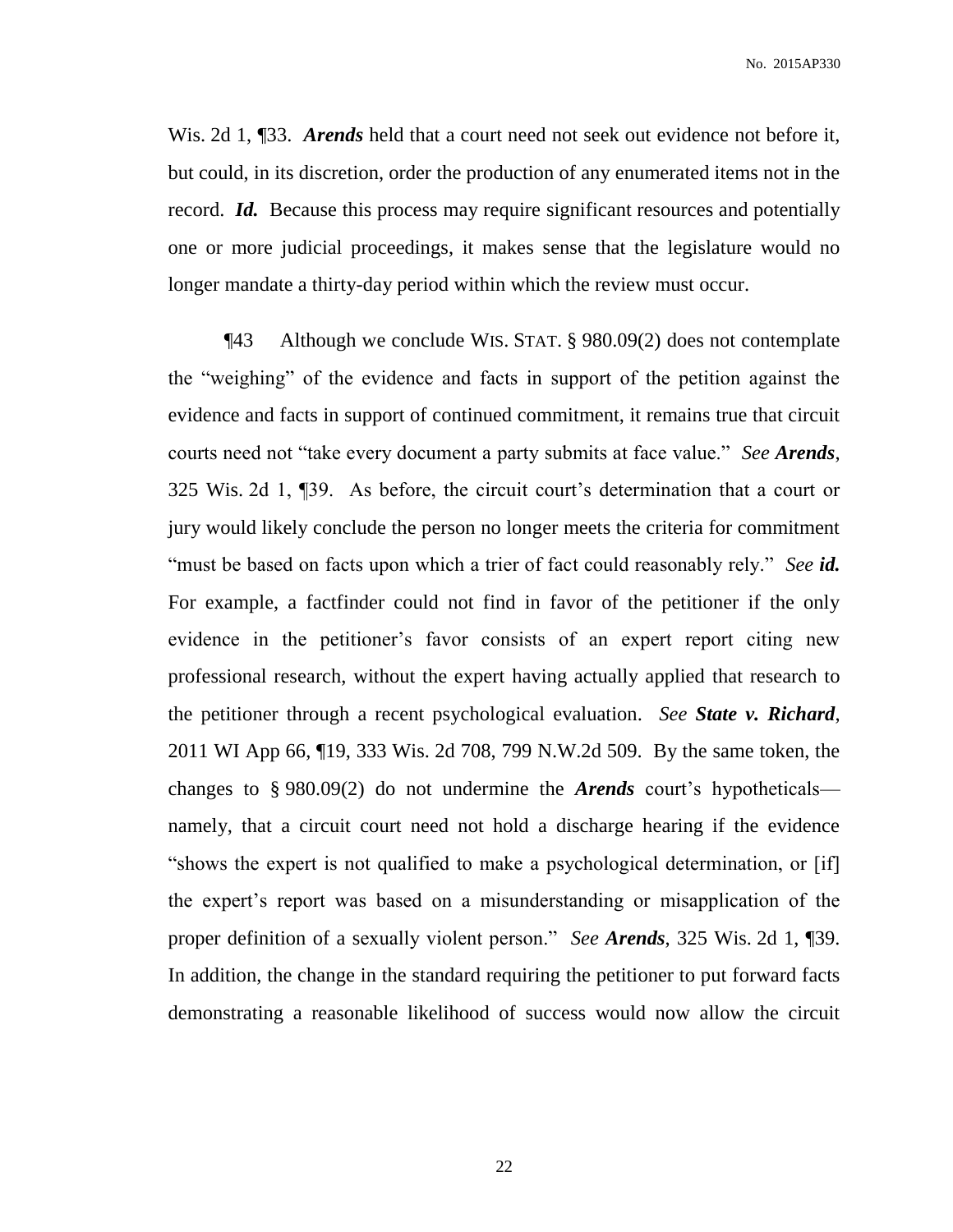court to dismiss a petition without a hearing under § 980.09(2) if the only facts of record supportive to the petitioner have low probative value.<sup>10</sup>

¶44 Given our conclusion that the legislature's modifications to WIS. STAT. § 980.09 do not require the "weighing" of evidence presented for and against the petition, we need not directly address whether those modifications improperly and unconstitutionally shift the burden of proof to the petitioner. While the parties agree the construction of § 980.09(2) we adopt does not have obvious constitutional ramifications, the State's embrace of an interpretation requiring "weighing" might*. See, e.g., supra* ¶21 (briefly explaining the constitutional issues concerning continued civil commitments such as under WIS. STAT. ch. 980). Indeed, Hager conceded, both in his brief and at oral argument, that his interpretation of § 980.09 represents a saving construction under which it is not necessary to reach the constitutional issue. *See, e.g.*, *Milwaukee Branch of NAACP v. Walker*, 2014 WI 98, ¶¶63-64, 357 Wis. 2d 469, 851 N.W.2d 262 ("If a saving construction … preserves the constitutionality of the statute, we will employ it."). We agree.

¶45 Applying the proper interpretation of the statute to Hager's discharge petition, we conclude the petition and facts of record are sufficient to warrant a discharge trial. *See Arends*, 325 Wis. 2d 1, ¶48 (implying that review of the sufficiency of the petition under WIS. STAT. § 980.09(1) and (2) may be

<sup>&</sup>lt;sup>10</sup> Probative value refers to "whether the evidence has a tendency to make a consequential fact more probable or less probable than it would be without the evidence." *State v. Sullivan*, 216 Wis. 2d 768, 786, 576 N.W.2d 30 (1998). As applied in the WIS. STAT. § 980.09 context, evidence has probative value if it supports an inference that the person's condition has sufficiently changed such that he or she no longer meets the criteria for commitment.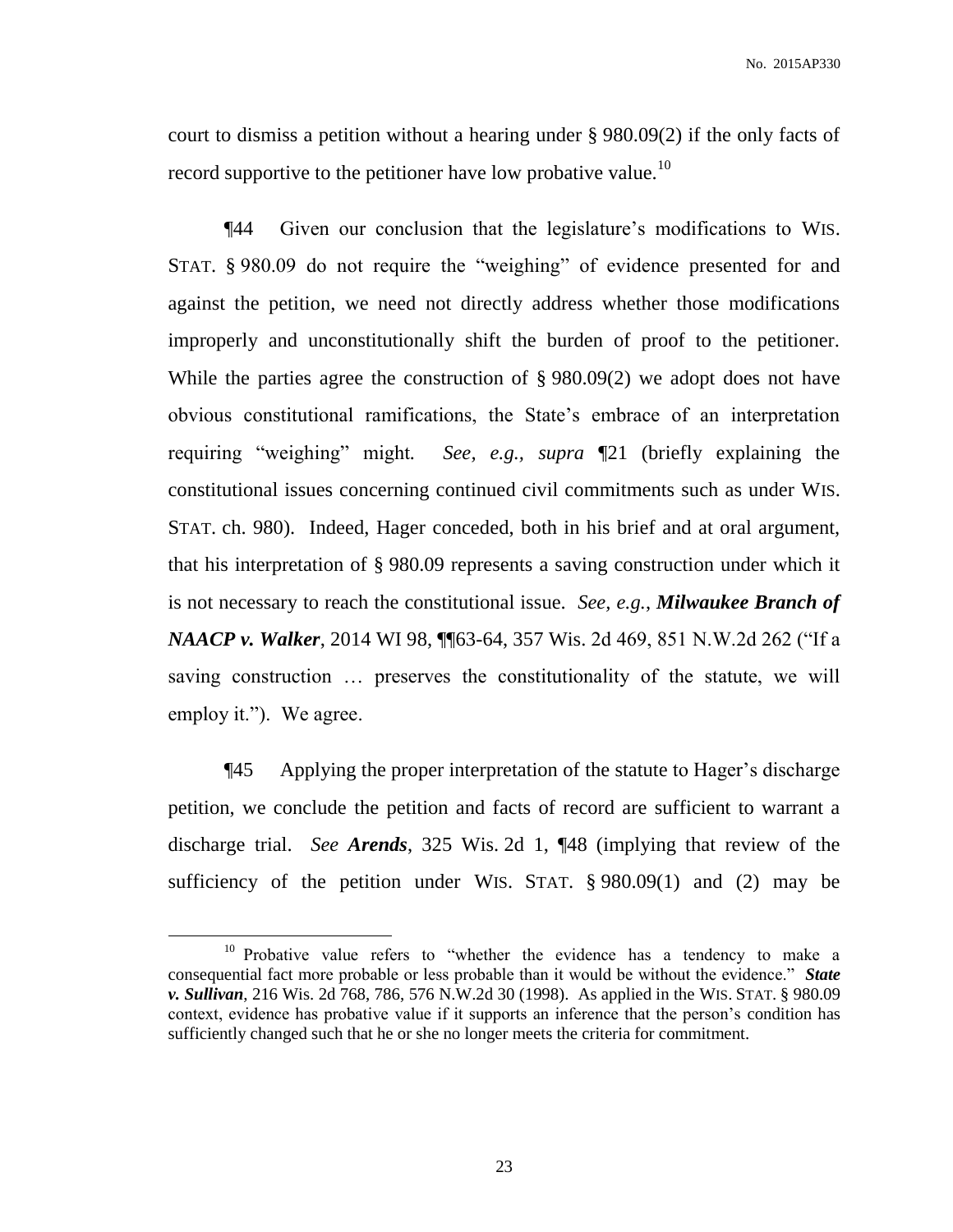undertaken as a matter of law by the appellate court); *Schulpius*, 345 Wis. 2d 351, ¶¶36-43 (appearing to apply de novo review of the sufficiency of a petition under § 980.09(2)).<sup>11</sup> The State's application of § 980.09 to the review of the circuit court's decision here is premised on its desired interpretation of the statute as permitting a "weighing" of the evidence. We have rejected that interpretation, and the State does not present any cogent alternative argument that Hager's petition and the record are otherwise insufficient, either because of a failing in Wakefield's report or because its contents do not represent anything "new." *See Industrial Risk Insurers v. American Eng'g Testing, Inc.*, 2009 WI App 62, ¶25, 318 Wis. 2d 148, 769 N.W.2d 82 ("[W]e will not abandon our neutrality to develop arguments."); *Charolais Breeding Ranches, Ltd. v. FPC Sec. Corp.*, 90 Wis. 2d 97, 108-09, 279 N.W.2d 493 (Ct. App. 1979) (unrefuted arguments are deemed conceded).

¶46 In any event, Wakefield's expert report in support of Hager's petition opined that Hager was no longer more likely than not to commit a future act of sexual violence. To support her opinion, she cited her application of two actuarial risk instruments, the Static-99R and the MATS-1, that the experts at Hager's initial commitment trial did not consider. In addition, Wakefield opined

<sup>&</sup>lt;sup>11</sup> Moreover, our conclusion that the new "would likely conclude" standard under WIS. STAT. § 980.09(1) and (2) requires the petitioner to show a reasonable likelihood of success, an objective standard, also suggests that appellate courts review a circuit court's determination in that regard de novo. *See State v. Nelson*, 2006 WI App 124, ¶20, 294 Wis. 2d 578, 718 N.W.2d 168 ("'[R]easonable' means what is appropriate in the circumstances according to an objective standard."). At the end of the day, the procedure under  $\S 980.09(2)$  is an exercise in the application of a given set of facts to a statute—a question of law that we review independently. *See Arends*, 325 Wis. 2d 1, ¶13; *Tammy W-G. v. Jacob T.*, 2011 WI 30, ¶16, 333 Wis. 2d 273, 797 N.W.2d 854. We see no reason to depart from *Arends*' observation that, for purposes of determining whether the petitioner is entitled to a discharge trial under WIS. STAT. § 980.09(2), appellate courts are "able to review the evidence ourselves." *See Arends*, 325 Wis. 2d 1, ¶48.